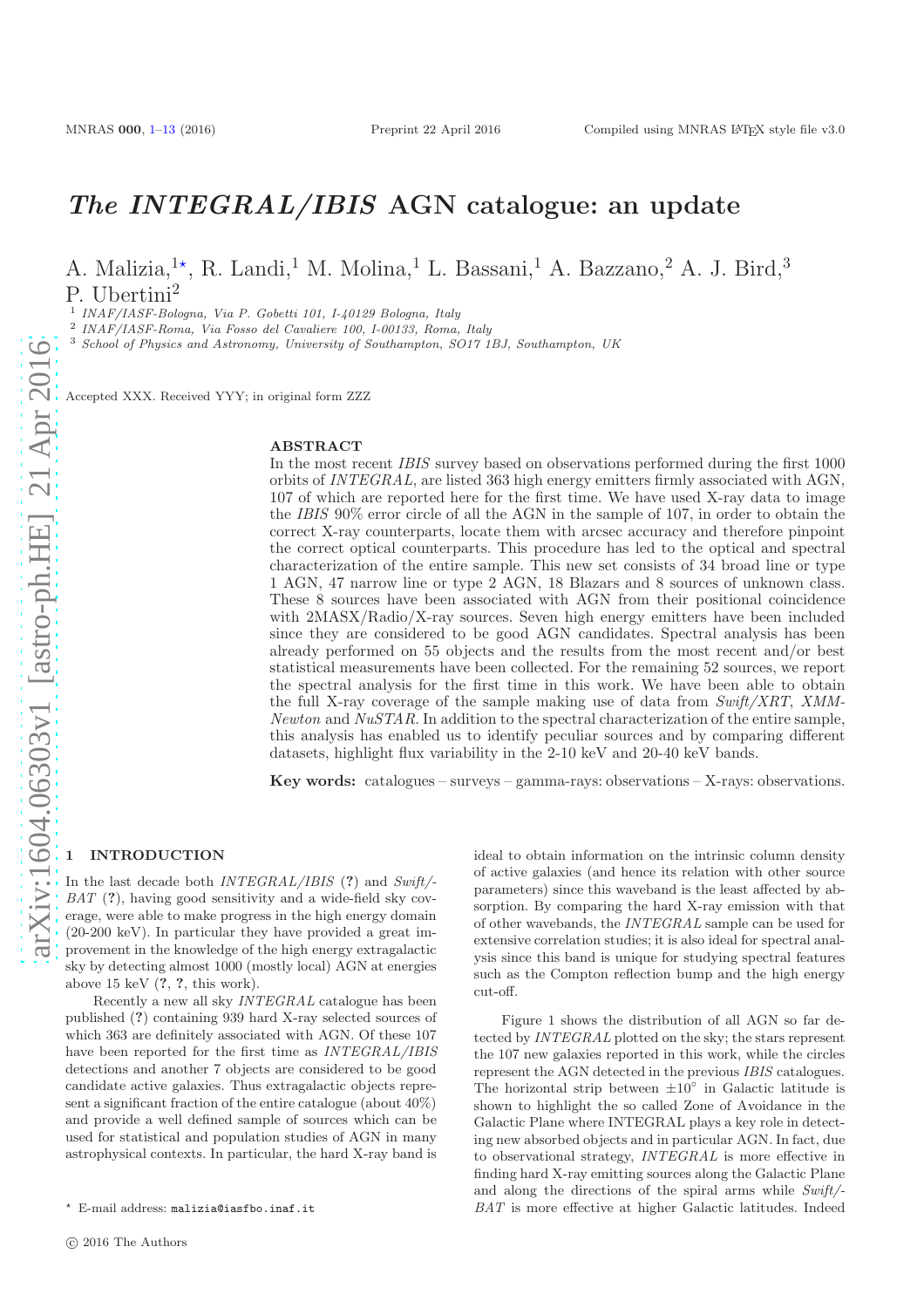

Figure 1. All the AGN so far detected by INTEGRAL/IBIS plotted on the sky. The stars represent the 107 new active galaxies studied in this work and firstly reported as INTEGRAL AGN in the last IBIS survey (?), while the circles are the AGN detected in previous surveys by INTEGRAL/IBIS.

among the 72 AGN detected by *INTEGRAL/IBIS* and not by *Swift/BAT*, almost 50% (37 objects) are in the Galactic plane while the remaining sources are either detected as variable in the *IBIS* survey or are located in regions of the sky where *BAT* has less exposure.

A large fraction of the *INTEGRAL* AGN present in the new survey of ? have already been fully characterized in terms of optical and X-ray properties in ?, while the 107 new entries are presented and characterized in terms of their optical and X-ray properties in this paper where a few interesting objects are also highlighted and discussed.

# 2 INTEGRAL AGN UPDATE

In this paper we present the X-ray and optical follow-up work on 107 new AGN recently detected by *INTEGRAL*. Luckily, we have been able to obtain full X-ray coverage of the entire sample making use of data from *Swift/XRT*, *Newton-XMM* and *NuSTAR* archives or through *Swift/XRT* follow up observations triggered by us.

2-10 keV data are important for two main reasons: 1) they provide a unique tool to associate the high energy source with a single/multiple X-ray counterpart, getting a better position and 2) to characterize the high energy source at low energies, for example by estimating the spectral shape, the intrinsic absorption and the 2-10 keV flux/luminosity.

Association is a fundamental step in the analysis as it allows us to pinpoint the correct optical counterpart, locate it with arcsec accuracy and therefore provide a way to classify the source through optical spectroscopy. We have used the X-ray data to image the *IBIS* 90% error circle of all AGN in the sample of 107 in order to determine the correct X-ray counterpart and in the majority of cases we found a single clear association. However, there were several sources where

the *XRT* field of view contained more than one X-ray detection, thus deserving a deeper investigation. In these cases in order to pinpoint all counterparts and select the most likely, we superimposed the 99% high energy error circle on the 3–10 keV X-ray image. This allowed us to associate the hardest and the brightest X-ray source with the high energy emitter. Generally secondary X-ray detections disappear above 3 keV or result in having a much lower signal to noise ratio with respect to the brightest source. This was the case for SWIFT J0444.1+2813, SWIFT J1630.5+3925, IGR J18078+1123, IGR J18308+0928 and SWIFT J1933.9+3258 where at energies higher than 3 keV a secondary X-ray object is still detected but only at lower significance level. We also note that in all but one case the X-ray counterpart was located well inside the *INTEGRAL* positional uncertainty; the only exception is SWIFT J1436.8-1615 for which a single X-ray source, a QSO at redshift of 0.14454, was found just at the border of the *IBIS* error circle.

As a final remark, we note that this accurate method of association, led us to discover also an incorrect identification previously reported in the literature. This is the case of SWIFT J1238.6+0828 which has been associated with the galaxy VCC 1759 at  $z=0.0321$  (?). From the inspection of the *XMM-pn* image there is no X-ray detection from VCC 1759 while there is 2-10 keV emission from the galaxy cluster WHL J123841.5+092832 at  $z = 0.229900$  and from the Sey 2 galaxy 2MASX J12384342+0927362 at  $z=$ 0.0829. Both objects are well inside the *IBIS* and *BAT* error circles. As clearly shown in Figure 2, which displays the *XMM-pn* 4.5-12 keV image, the most likely X-ray counterpart of SWIFT J1238.6+0928 is the Sey 2 galaxy 2MASX J12384342+0927362, since the cluster is no longer detected above 4.5 keV.

Prior to characterising each source spectrum at low energies, we have also pinpointed the correct optical counterpart and searched the literature and relevant archives for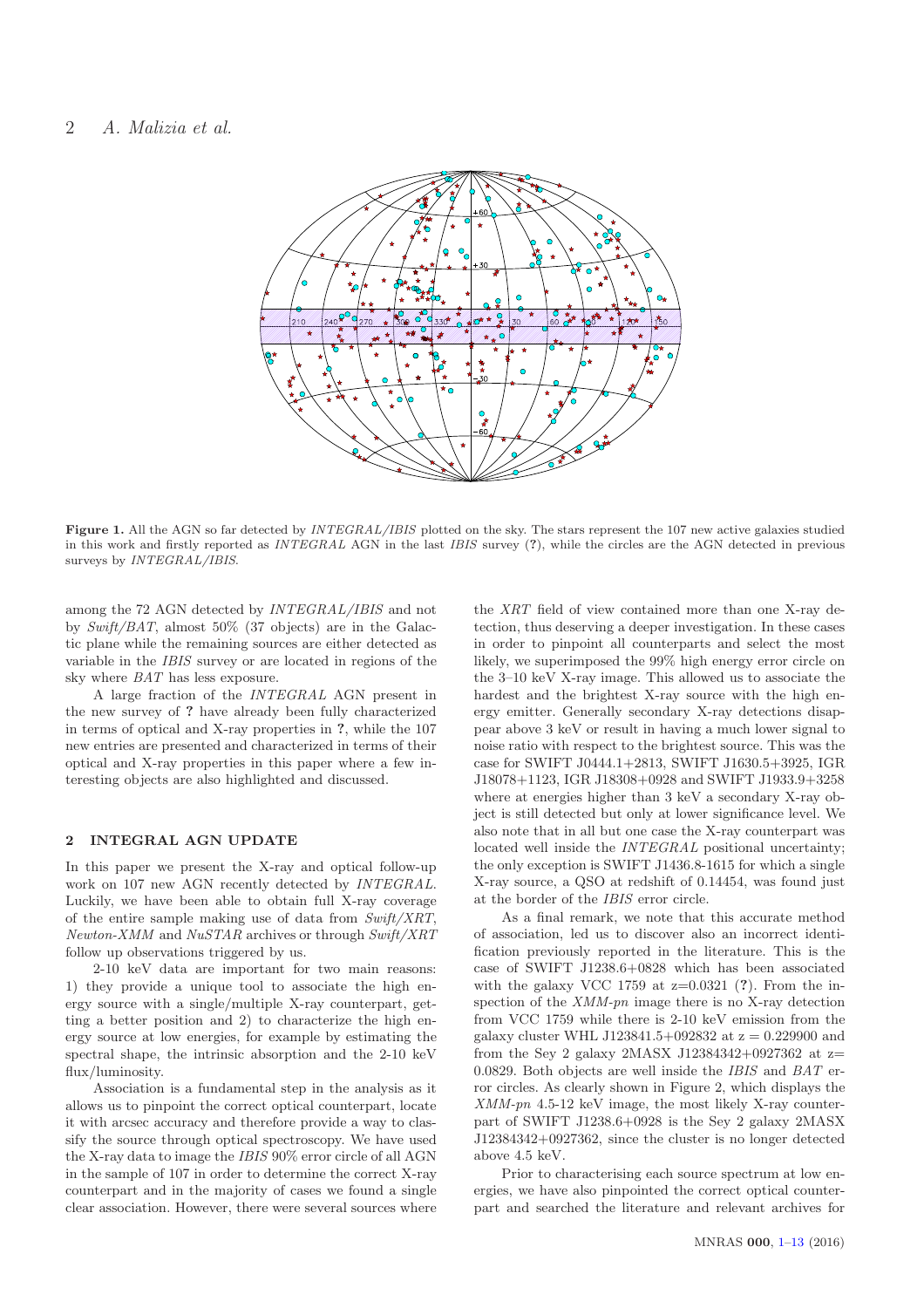its appropriate classification. This has led to the optical characterization of almost all of the 107 new AGN. Optical classes have been mainly collected from NED (NASA Extragalactic database), SIMBAD and from the 13th edition of the extragalactic catalogue of ?. Table A1 lists all the new  $107 \text{ AGN}^1$  $107 \text{ AGN}^1$  together with their alternative names, coordinates, $^{2}$  $^{2}$  $^{2}$  redshift, class (columns from 2 to 6) and Xray spectral parameters (columns 7 to 11, see section 3). The *INTEGRAL/IBIS* 20-100 keV fluxes extracted from ? are reported in column 12, while in the last column (13) the references for the X-ray spectral parameters are listed. 88 AGN/candidate AGN were detected for the first time in the hard X-ray band by *INTEGRAL* and reported in ?, while the remaining 26 objects, labelled in the table A1 with the symbol ♣, were already present in previous *IBIS* catalogues but only recently identified as active galactic nuclei and hence reported here as new *INTEGRAL* AGN. For 11 objects we have been able to secure optical follow up work and hence in these cases the source class is reported here for the first time while details of the optical spectra will be provided in a forthcoming paper by Masetti et al. (in preparation); these 11 objects have been labelled in the table with the (§) symbol.

In Table A1 there are 8 objects for which the optical class is still missing but their association with an AGN has been argued from different indicators such as the positional coincidence with a galaxy associated with a 2MASX extended object and/or with a radio source from which Xray emission has been detected. Their class in Table A1 has been labelled as *AGN*. All but 2 of these sources where already known and extensively discussed in the literature (see their corresponding references). The two exceptions are IGR J17111+3910 and PBC J1850.7-1658: the first is positionally coincident with a *Rosat* (1RXS J171105.6+390850) and a 2MASX source (2MASXJ17110531+3908488), while the second is associated with a bright radio source (NVSS J185054- 165543) of 390 mJy flux at 20 cm. Both of them have an Xray counterpart which has been observed by *Swift/XRT* and whose data have been analysed and presented in this work for the first time. For these 8 AGN and 4 objects classified as Blazars, redshift measurements are still missing.

Following our previous works (??), this new set of AGN can be divided in 34 broad line or type 1 AGN (Seyfert 1- 1.5), 47 narrow line or type 2 (type 1.8-2), 18 Blazars and 8 sources of unknown class. KAZ 320 is the only Narrow Line Seyfert galaxy (NLS1) and is included in the type 1 AGN subset while the only Liner (NGC 5100), being absorbed, has been considered as a type 2 object.

# 2.1 AGN candidates

For the sake of completeness we have also added at the end of Table A1, 7 sources which we consider to be good AGN candidates.

IGR J02447+7046 has been optically identified as a Sey 1.2 galaxy by ? and indeed, analyzing the *XRT* data, a soft X-ray source coincident with the optical position of this



Figure 2.  $XMM$ -pn 4.5-10 keV image of the field around SWIFT J1238.6+0828. The solid and the dashed circles are the IBIS and BAT error circles respectively. It is clear that there is only one X-ray detection corresponding to the Sey 2 galaxy 2MASX J12384342+0927362 at  $z=0.0829$ . The box point shows the position of the galaxy cluster WHL J123841.5+092832 who does not emit any more at 4.5 keV, while the diamond point corresponds to the position of the galaxy VCC 1759, previously associated with SWIFT J1238.6+0828.

AGN has been marginally detected ( $\sigma \sim 4$ ) although just outside the 90% high energy error circle. In order to improve the detection statistics, we have requested and obtained an extra *XRT* observation. The addition of these data reveals the presence of another X-ray source well inside the *IBIS* error box at a significance level of  $\sim 4.4\sigma$  and positionally coincident with the radio source NVSS J024443+704946 having a 20cm flux of 204 mJy. Since both sources weakly emit above 3 keV, are compatible with the *IBIS* error box and detected at almost the same significance level, we assume that both contribute to the high energy emission. However, since IGR J02447+7046 is detected in a 3.4 day outburst in the IBIS survey (?) it is more likely that the high energy emission is associated with a blazar type source that could possibly be linked to NVSS J025553+704946.

1RXS J112955.1-655542 has been considered as a candidate active galaxy since it is included in the WISE/2MASS/RASS AGN sample catalogue collected by ? but it is the only object for which no X-ray information is available.

The remaining five objects have been proposed as AGN candidates in the literature before and the relevant reference for each one is reported in column 12 of Table A1.

# 3 X-RAY DATA ANALYSIS

For all the sample sources presented in this paper, we have collected the spectral properties in the contiguous 2-10 keV X-ray band in order to better characterize their nature and to search for spectral peculiarities. While for 55 objects, Xray spectral analysis has already been performed and the results published, for the remaining 52 sources (almost half of the sample) we here report the X-ray spectral analysis for the first time. For the 55 already studied objects, spectral parameters are taken from the most recent and/or best statistical significance measurement (the relevant reference is reported in Table A1 as well as the instrument used). For all the remaining sources X-ray data have been re-

<span id="page-2-0"></span><sup>1</sup> Table A1 lists 108 entries since IGR J16058-7253 is a galaxy pair with both AGN detected in the X-ray band<br>
<sup>2</sup> All the coordinates

<span id="page-2-1"></span><sup>2</sup> All the coordinates have been taken from the NED archive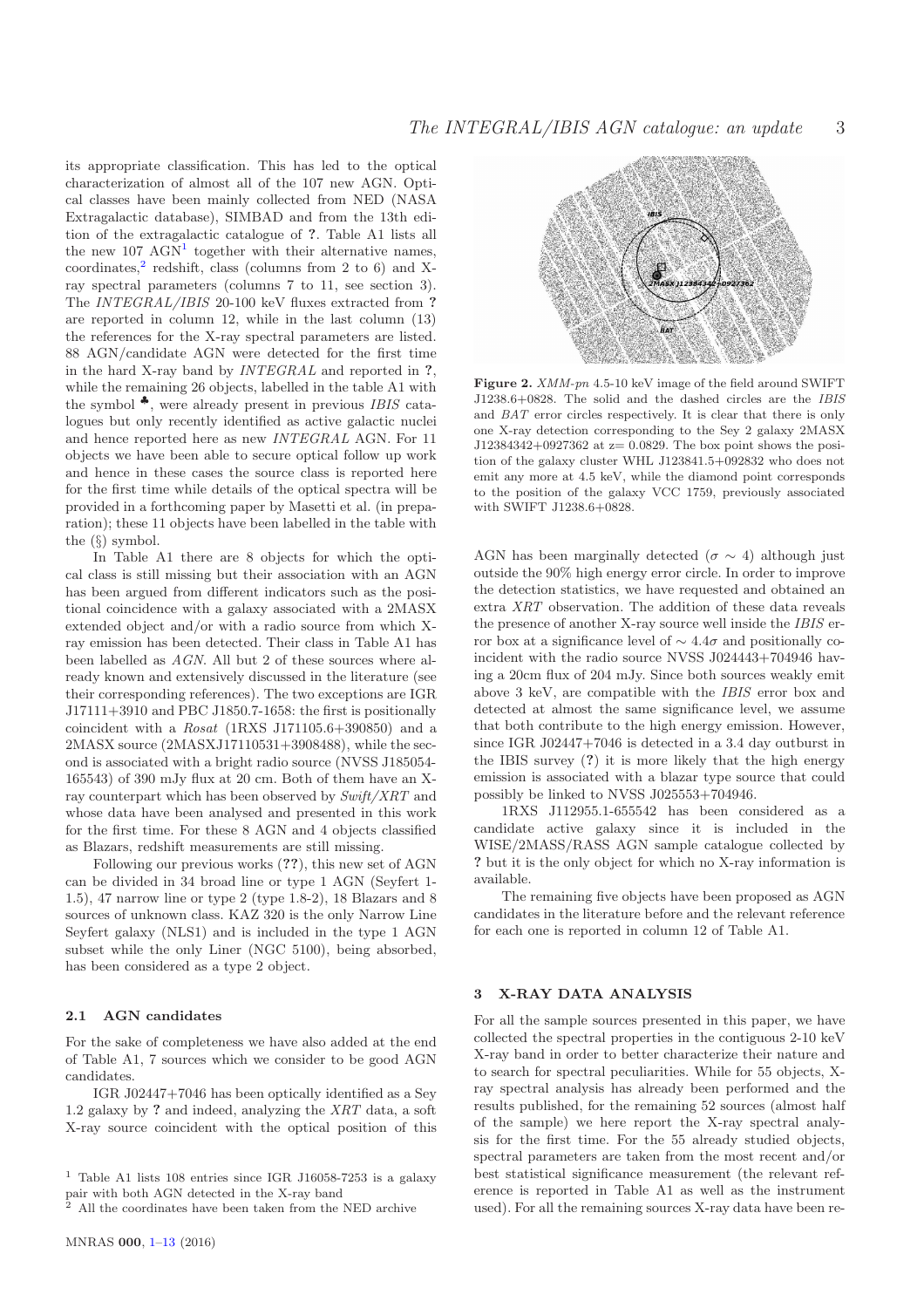trieved from *Swift/XRT*, *Newton-XMM* and *NuSTAR* public archives available before the end of 2015. In cases where for a source we found observational data in more than one archive, the observation with the best statistics has been used for the data analysis and the results of the best fits are reported in Table A1.

All sources have been observed with the *Swift/X-Ray Telescope (XRT)* with the exception of PKS 0312-770, SWIFT J0709.3-1527 and SWIFT J1238.6+0928, for which *XMM-Newton* observations were available. Furthermore, 7 of the 52 AGN (PKS 0637-752, SWIFT J0845.0-3531, SWIFT J1410.9-4229, MCG-01-40-00, IGR J18308+0928, 4C +21.55 and UGC 12049) have *NuSTAR* data available although only in four sources these data are of better statistical quality than the *XRT* ones in the same energy band. In columns 6 and 7 of Table A1 the net exposure and the signal to noise ratios are listed; the exposures with no label correspond to the *XRT* data while the sources for which *XMM* or *NuSTAR* data have been used are labelled with "X" and "N" respectively.

All spectral fitting was performed in XSPEC v.12.8.2 using the solar abundances of ?. Uncertainties are listed at the 90% confidence level  $(\Delta \chi^2 = 2.71)$  for one interesting parameter).

# 3.1 Swift/XRT data

*XRT* data reduction was performed using the standard data pipeline package (XRTPIPELINE v. 0.13.2) in order to produce screened event files following the procedure described in ?. Due to the pointing strategy of *Swift*, short (a few ksec) repeated measurements are typically performed for each target, therefore to improve the statistical quality of the data, for those sources with more than one pointing, we performed the spectral analysis of each observation individually and then of the combined spectra. Indeed we found in most cases that spectra from individual pointings were compatible with each other within the respective uncertainties, thus justifying a combined analysis. In case of spectral variability the single observations have been considered and compared to each other (see following sections).

The *XRT* spectral analysis of 44 sources out of 52 with no published X-ray data have been performed in the best energy range depending on the detection significance of the pointed source. As evident from the values reported in column 7 of table A1, we do not always have sufficient statistics to investigate the spectral behaviuor in the 2-10 keV energy range in depth. Therefore in order to characterize the X-ray spectra we have employed a simple power law model absorbed by the Galactic column density and, if required, by intrinsic absorption. In a number of cases (11 sources) it was necessary to fix the photon index at the canonical value of  $\Gamma$ =1.7 (?) in order to estimate the absorption and the 2-10 keV flux. Generally the *XRT* exposures are not sufficient to detect the iron line at around 6 keV and therefore we could not investigate the presence of this important feature in the X-ray spectrum of AGN. This feature thought to be due to a fluorescence line from the K-shell of iron and produced when the nuclear continuum radiation is reprocessed by circumnuclear material, could allow us to investigate the site of reprocessing through its width and strength suggesting its origin in the outer broad line region and/or in the molecular torus.

In the following sections a few peculiar sources found when analysing the *XRT* data are discussed in more details.

#### *3.1.1 Galaxy pairs: ESO 328-36 and IGR J16058-7253*

ESO 328-36 is actually a pair of galaxies at  $z=0.02370$  very close to each other (0.8 arcmin) of which only one (ESO 328-IG 036 NED01) is an AGN classified as a Sey 1.8. Indeed *XRT*, which has an angular resolution of 18 arcsec and therefore is able to discriminate them, has detected only the Seyfert galaxy in the 2-10 keV band. Its X-ray spectrum is well fitted by a power law with  $\Gamma = 1.77$  with no intrinsic absorption and a 2-10 keV flux of  $\sim 7 \times 10^{-12}$  erg cm<sup>-2</sup> s<sup>-1</sup>. The lack of intrinsic absorption is at odds with the optical classification of the source and this discrepancy could indicate the presence of dust, possibly a bridge due to the galaxy merging, which obscures the broad lines in the optical band.

Another interesting case is the "false" pair associated with the high energy emitter IGR J16058-7253 which has already been highlighted as a pair of sources both detected in the X-ray band by ?. Following the optical follow up work it has been assessed that the two AGN, LEDA 259580 and LEDA 259433, which are 3.4 arcmin apart, have different redshifts, 0.090 and 0.069 respectively, making them a pair only due to perspective. Of course with the *IBIS* angular resolution of 12 arcmin, the high energy emission is a blending of the two galaxies and in this work we have re-analised *XRT* data in order to estimate the 20-100 keV flux of each of them extrapolating from the X-ray spectrum. The 2-10 keV spectral parameters we obtained are in good agreement with ? and from these we have estimated a 20-100 keV flux of  $\sim 10^{-11}$  erg cm<sup>-2</sup> s<sup>-1</sup> for LEDA 259580 and  $\sim 6.5 \times$  $10^{-12}$  erg cm<sup>-2</sup> s<sup>-1</sup> for LEDA 259433.

# *3.1.2 IGR J17379-5957 = ESO 139-G012*

IGR J17379-5957 is a new AGN from the last *IBIS* catalogue although it has already been reported at high energies by *Swift/BAT*. It is associated with the galaxy ESO 139-G012 at  $z=0.01702$ , classified as a Seyfert 2 by ?; however its optical spectrum does not extend to [O III] and  $H\beta$  wavelengths and the indication of its AGN nature comes from the hint of a broadened H $\alpha$  line (?). In the X-ray band it has been observed by *Chandra* since ESO 139-G012 belongs to a set of AGN which have been correlated with the ultrahigh energy cosmic rays (UHECRs) observed by the *Pierre Auger Collaboration* (?). *Chandra* observation has been performed in order to estimate the source bolometric luminosity since only an upper limit to the X-ray flux was available until recently (?). ? fitted the *Chandra* data assuming an absorbed power law which yielded a hard photon index  $(\Gamma = 0.72 \pm 0.09)$ , a very low absorption  $N_H < 8.2 \times 10^{21}$  cm<sup>-2</sup> and a 2-10 keV flux of  $4.7^{+0.6}_{-1.1} \times 10^{-12}$  erg cm<sup>-2</sup> s<sup>-1</sup>. The hardness of the X-ray spectrum and the lack of absorption could mimic a Compton thick AGN and hence a possible wrong estimate of the source bolometric luminosity.

We checked the *XRT* archive and found 9 observations of ESO 139-G012, of which 6 have been performed in 2008 and 3 in 2013. We have first performed the spectral analysis of each single observation except for the three performed in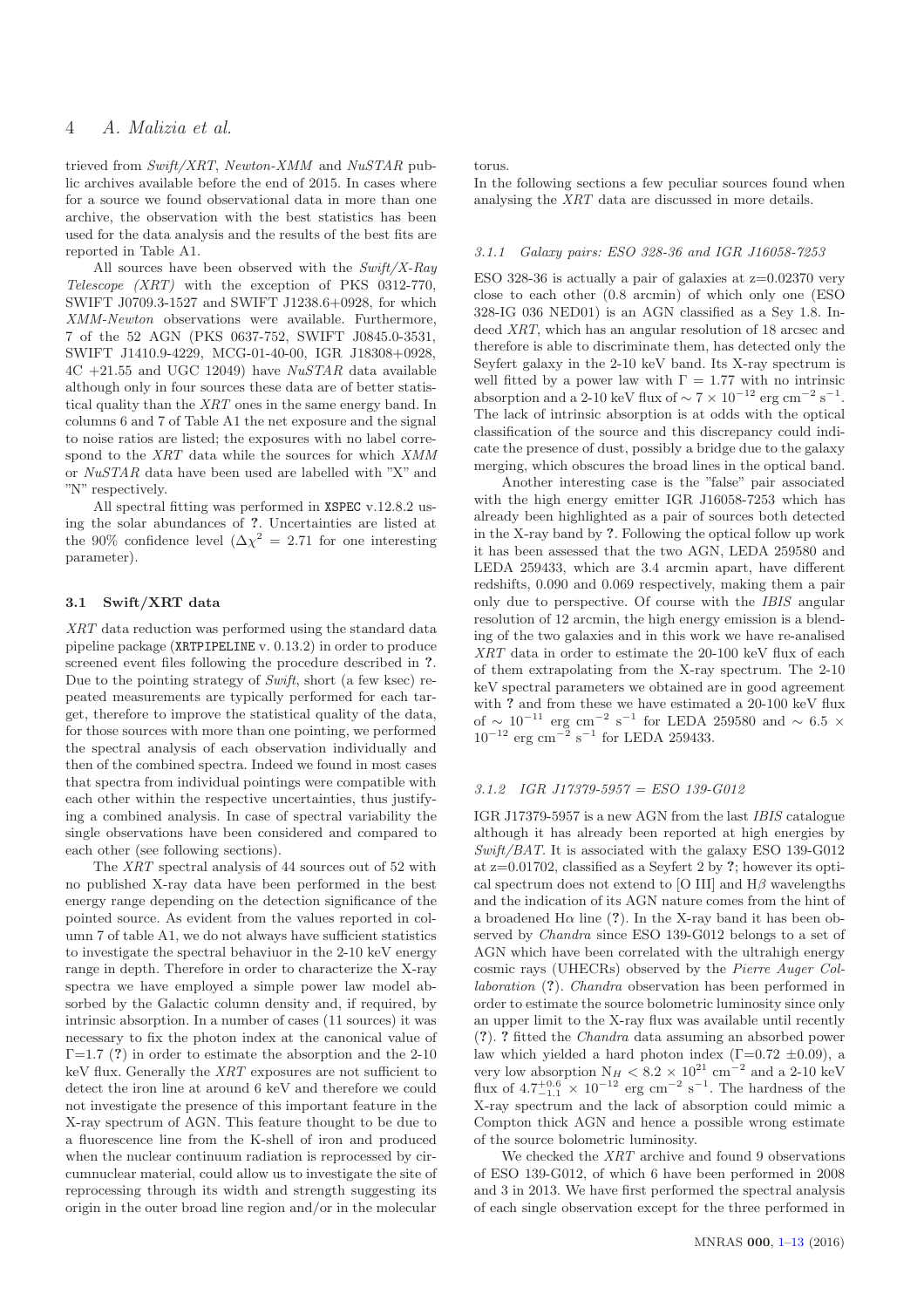Table 1. Swift-XRT observation of IGR J17379-5957 (ESO 139- G012)

| Date                                                                                             | Expo(s)                                             | $\sigma$                                 | Г                                                                                                                                                                                             | $F_{2-10~keV}^{\dagger}$                                                                                                                                                                                 |
|--------------------------------------------------------------------------------------------------|-----------------------------------------------------|------------------------------------------|-----------------------------------------------------------------------------------------------------------------------------------------------------------------------------------------------|----------------------------------------------------------------------------------------------------------------------------------------------------------------------------------------------------------|
| 05/04/2008<br>06/03/2008<br>07/10/2008<br>07/21/2008<br>07/29/2008<br>11/02/2008<br>Mar-Oct 2013 | 1940<br>2640<br>552<br>4982<br>3339<br>2063<br>1831 | 24<br>11.5<br>11<br>36<br>26<br>26<br>13 | $2.02^{+0.15}_{-0.10}$<br>$1.80^{+0.35}_{-0.38}$<br>$2.05^{+0.30}_{-0.30}$<br>$1.97^{+0.08}_{-0.00}$<br>$-0.09$<br>$1.97^{+0.12}_{-0.11}$<br>$1.89^{+0.12}_{-0.12}$<br>$1.83^{+0.21}_{-0.21}$ | $7.28_{-0.90}^{+1.35}$<br>$1.93^{+1.02}_{-0.59}$<br>$5.40^{+1.79}_{-1.32}$<br>$6.27^{+0.46}_{-0.75}$<br>$-0.75$<br>$4.68^{+0.87}_{-0.44}$<br>$-0.44$<br>$8.85^{+0.91}_{-0.85}$<br>$2.98^{+0.52}_{-0.50}$ |
| total <sup>*</sup>                                                                               | 17350                                               | 62                                       | $1.80^{+0.07}_{-0.07}$                                                                                                                                                                        |                                                                                                                                                                                                          |

† in units of × 10<sup>-12</sup> erg cm<sup>-2</sup> s<sup>-1</sup>;

 $\star$  values referred to the best fit model (see text).

2013 which were too short and near in time and therefore have been summed in order to have enough statistics. A simple model consisting of a power law absorbed by the Galactic column density has been employed giving a good fit for each observation. No intrinsic absorption is required by the data in agreement with the *Chandra* results but we get a canonical photon index  $(\Gamma \sim 1.9)$  instead of the one found by ?. In Table 1 we have reported the spectral parameters obtained for each dataset; it is evident that while the spectral shape does not change, this source exhibits a quite strong flux variability on short timescales (days/months). Since the spectral shape is constant we summed together all the observations getting a good quality spectrum  $(\sigma = 62)$  which enabled us to better investigate the spectral behaviour of IGR J17379- 5957. Indeed from the total spectrum soft excess emission below 2 keV is evident, together with a hint of an iron line around 6.4 keV. Using the model wa(mekal+po+zga) in XSPEC, we find that our best fit  $(\chi^2=171, 137 \text{ d.o.f.})$  provides a gas temperature of 0.19 keV and a photon index of 1.8 $\pm$ 0.07. The iron line is required by the data at  $>95\%$ confidence level, its energy is 6.45 keV with an equivalent width (EW) ranging from 126 to 636 eV. The lack of intrinsic absorption and X-ray flux variability are at odds with the source classification, making IGR J17379-5957 an even more interesting object. Being a variable source, it would be better to obtain the optical class and the column density measurement through simultaneous observations. Furthermore, it is possible that the source is an intermediate type 2 Sey  $(1.8-1.9)$  since a broad H $\alpha$  line was detected previously. In these sources, optical flux variability can lead to a source misclassification (?).

# 3.2 XMM-Newton data

For the four sources observed by *XMM-Newton* (MRK 1152, PKS 0312-770, SWIFT J0709.3-1527 and SWIFT J1238.6+0928) only the *pn* camera data have been considered. The data were reprocessed using the *XMM-Newton* Standard Analysis Software (SAS) version 14.0 employing the latest available calibration files following the standard procedure illustrated in e.g. ?. The 0.3-10 keV energy range has been used to fit the data and in most cases the presence of a soft excess and an iron line in addition to a power law with Galactic and intrinsic absorption has been investigated.



Figure 3. NVSS contours of SWIFT J0709.3-1527

Indeed a soft excess has been detected in MRK 1152 and PKS 0312-770 ( $kT = 0.19$  and 0.35 keV respectively) both classified as Sey 1; also in SWIFT J1238.6+0928 associated with the Sey 2 galaxy 2MASX J12384342+0927362 we found evidence of a soft excess, but its nature deserves a deeper investigation due to the presence of the nearby cluster that could contaminate the source spectrum at soft energies (see section 2).

## *3.2.1 SWIFT J0709.3-1527 = PKS 0706-15*

SWIFT J0709.3-1527 is a new AGN listed in the last *IBIS* survey which has been associated with the radio source PKS 0706-15 and whose optical spectrum has been recently acquired revealing it to be a BL Lac object (Masetti et al. in preparation). Its spectral shape is consistent with a simple power law having a photon index Γ=2.31±0.06 absorbed only by the Galactic column density; the fit does not require any spectral curvature intrinsic or due to local absorption as usually found in the X-ray spectra of BL Lac objects. The 2-10 keV flux is  $1.36 \times 10^{-11}$  erg cm<sup>-2</sup> s<sup>-1</sup> while at high energy it is detected by *IBIS* at  $4.5\sigma$  in the 20-40 keV band with a flux of  $6.8 \times 10^{-12}$  erg cm<sup>-2</sup> s<sup>-1</sup> and has only an upper limit in the 40-100 keV range, in agreement with the steep photon index measured in the X-ray band. This source seems to be peculiar also in the radio waveband; Figure 3 shows the NVSS contours of the source which indicate that SWIFT J0709.3-1527 is a core dominated radio source (its  $5GHz$  flux is  $558\pm31$  mJy); however a structure is evident at either side of the core resembling double jet emission. Of course much more sensitive radio observations are necessary in order to unveil the characteristics of this interesting BL Lac.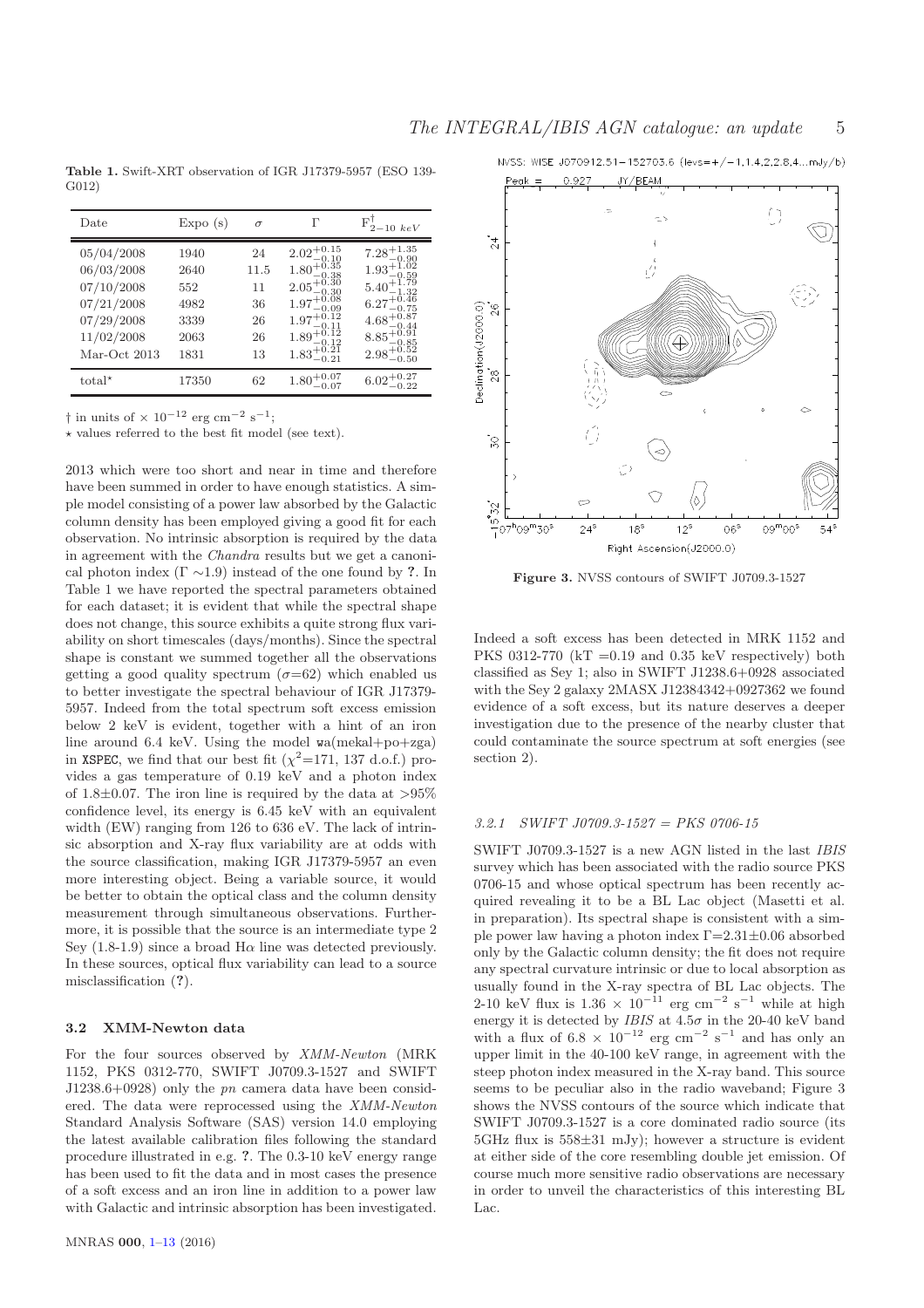# 3.3 NuSTAR data

*NuSTAR* datasets from both focal plane modules (FPMA and FPMB) were processed with the NuSTAR–DAS software package (v.1.5.1) distributed with HEASOFT version 6.17. Event files were calibrated and cleaned with standard filtering criteria using the nupipeline task (version 20150316) of the NuSTAR CALDB.

PKS 0637-752, SWIFT J0845.0-3531, SWIFT J1410.9- 4229, MCG-01-40-00, IGR J18308+0928, 4C +21.55 and UGC 12049 are all well detected in the *NuSTAR* 3-78 keV energy band. The FPMA and FPMB spectra of all targets were extracted from the cleaned event files using a circle of  $\sim$  25-50 arcsec radius, depending on the source brightness, while the background was extracted from nearby circular regions of the same radius. The ancillary response files were generated with the numkarf task, applying corrections for the PSF losses, exposure maps and vignetting. All spectra were binned to ensure a minimum of 30 counts per bin.

Also for the *NuSTAR* data a simple power law absorbed by the Galactic column density has been firstly employed including a constant as a free parameter to account for cross-calibration uncertainties between the two telescopes and for all sources this was consistent with unity. Unfortunately *NuSTAR* exposures are quite short and this combined with the relatively weakness of our AGN, does not provide sufficiently high quality spectra to allow the use of more complex spectral models. As mentioned before only the SWIFT J1410.9-4229, MCG-01-40-001, IGR J18308+0928 and UGC 12040, *NuSTAR* data were of better statistical quality than the *XRT* ones and therefore the results of this spectral analysis have been considered and reported in Table A1. However, for all the 7 sources for which both *NuSTAR* and *XRT* data are available we have been able to compare the two datasets. Furthermore, since *NuSTAR* provides also high energy ( $>20 \text{ keV}$ ) coverage, a comparison between 20-40 keV flux from *NuSTAR* and *INTEGRAL/IBIS* has been considered in order to have also an indication of variability at high energies. Nevertheless it is important to note that *INTEGRAL* fluxes are averaged over a long observation period while those of *NuSTAR* are single pointed observations.

#### *3.3.1 PKS 0637-752*

PKS 0637-752, classified in NED as a Blazar (Flat Spectrum Radio Quasar) at z=0.653, has been detected by *NuSTAR* at  $25\sigma$  signal to noise ratio versus the 65 of the *XRT* observation. The two spectra are in good agreement in their shape  $(\Gamma_{NuSTAR} = 1.59 \pm 0.85$  and  $\Gamma_{XRT} = 1.75 \pm 0.04)$  but a significant flux variation is evident when comparing the *NuSTAR* 2-10 keV flux of  $2.61 \times 10^{-12}$  erg cm<sup>-2</sup> s<sup>-1</sup> with that of *XRT* of  $4.72 \times 10^{-12}$  erg cm<sup>-2</sup> s<sup>-1</sup>. We also found variability in the 20-40 keV band obtaining  $3.4 \times 10^{-11}$  erg cm<sup>-2</sup>  $s^{-1}$  for *NuSTAR* and 5.3 × 10<sup>-12</sup> erg cm<sup>-2</sup>  $s^{-1}$  for *IBIS* (?). Indeed flux variability is expected for Blazar objects.

#### *3.3.2 SWIFT J0845.0-3531*

For SWIFT J0845.0-3531 the two summed *XRT* observations provide higher statistical quality data than the single pointed observation of *NuSTAR*. We have analysed both datasets and found no significant flux variation in the soft

(2-10) keV X-ray band, while changes in the intrinsic absorption have been detected. The best fit of the *XRT* data consists of a power law absorbed by a cold absorption of about  $2 \times 10^{22}$  cm<sup>-2</sup> which covers 70% of the central nucleus. This amount of column density does not vary in the *NuSTAR* observation ( $N_H \sim 2.8 \times 10^{22}$  cm<sup>-2</sup>) but the data require a total (100% coverage) rather than a partial absorber. No excess around 6.4 keV is present in the *NuSTAR* data. Variable and complex absorption is often measured in broad line Seyfert like SWIFT J0845.0-3531. In these sources the absorption is likely due to ionized gas located in an accretion disc wind or in the biconical structure associated with the central nucleus (see ? and references therein for more details). Better quality data in the soft X-ray band could provide further insight into this interesting source.

# *3.3.3 SWIFT J1410.9-4229*

SWIFT J1410.9-4229 has recently been classified as a Seyfert 2 galaxy (Masetti et al. in prep). *NuSTAR* best fit data consists of an absorbed power law with  $\Gamma \sim 1.6$  and a mild column density of  $N_H=5.6 \times 10^{22}$  cm<sup>-2</sup>, while the addition of an iron line does not improve the fit. Comparison in the soft X-rays with *XRT* data and at high energy with *IBIS* ones does not reveal spectral or flux variations.

## *3.3.4 MCG-01-40-001*

MCG-01-04-001 is a Seyfert 2 galaxy whose column density measured by *NuSTAR* is quite modest (N<sub>H</sub>  $\sim 4 \times 10^{22}$ ) cm<sup>−</sup><sup>2</sup> ). For this object we have been able to measure an iron line at 6.33 keV with an EW of 247 eV. The comparison of these data with those acquired by *XRT* is important not only because in the 0.3-2 keV range a soft excess has been detected, but mostly because a large 2-10 keV flux variation has been found: the *XRT* flux  $(1.04 \times 10^{-11} \text{ erg cm}^{-2} \text{ s}^{-1})$ is in fact more than twice that of  $NuSTAR$  (4.3 × 10<sup>-12</sup>)  $\text{erg cm}^{-2} \text{ s}^{-1}$ ). The flux variation is also found in the 20-40 keV band since *NuSTAR* measures a hard-X flux of 5.3 ×  $10^{-12}$  erg cm<sup>-2</sup> s<sup>-1</sup> while from the last *IBIS* survey we can extract a flux of  $2.4 \times 10^{-11}$  erg cm<sup>-2</sup> s<sup>-1</sup>.

## *3.3.5 IGR J18308+0928*

IGR J18308+0928 is a Seyfert 2 galaxy for which the very low statistical quality data of *XRT* ( $\sim 8\sigma$ ) provided us only an estimate of the 2-10 keV flux ( $\sim 8 \times 10^{-13}$  erg cm<sup>-2</sup> s<sup>-1</sup>). The low ratio between 2-10 keV and 20-100 keV fluxes ( $\sim$ 0.06) suggests the possibility that this could be a Compton thick AGN (?). However, the *NuSTAR* observation provides the typical spectral shape of a Compton thin Seyfert 2 object absorbed by a column density of  $12 \times 10^{22}$  cm<sup>-2</sup>. The source also shows an iron line at 6.31 keV with an EW of 324 eV. The 2-10 keV flux of  $1.3 \times 10^{-12}$  erg cm<sup>-2</sup> should not be compared with the XRT one due to its low statistics, while the 20-40 keV fluxes for *NuSTAR* and *IBIS* are in agreement being both around  $3 \times 10^{-12}$  erg cm<sup>-2</sup> s<sup>-1</sup>.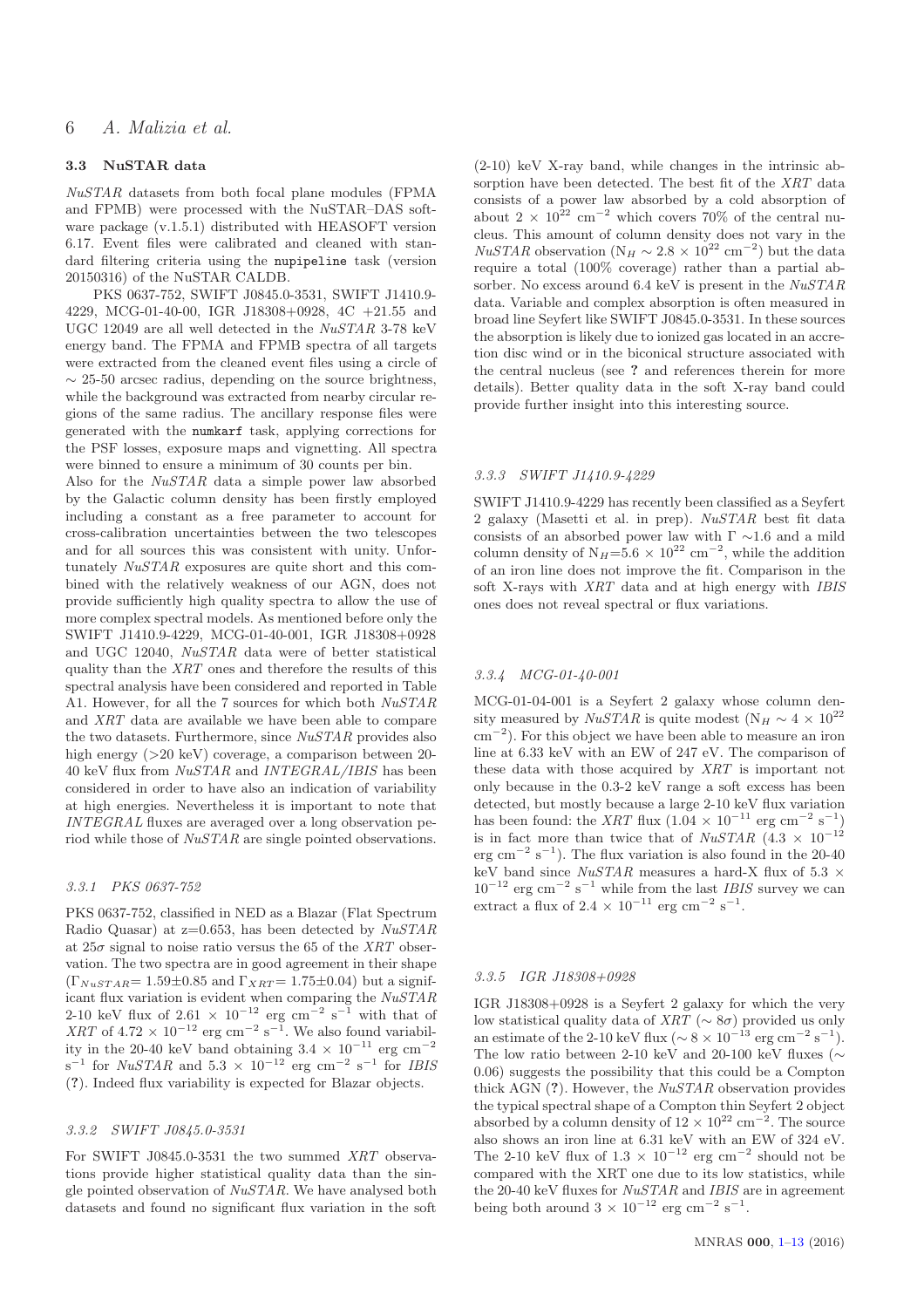# *3.3.6 4C +21.55*

For  $4C + 21.55$  the *XRT* data were of better statistical quality and the results of the spectral analysis are reported in the table. Furthermore, in the 0.3-2 keV *XRT* range a soft excess approximately fitted with a power law of  $\Gamma$ =1.97 has been detected. *NuSTAR* data analysis gives spectral parameters in agreement with the *Swift/XRT* one; we further checked for the presence of the iron line but it is not required by the data. However, from the comparison of the two datasets flux variability is found in the 2-10 keV band ( $F_{XRT} = 1.4$ )  $\times$  10<sup>-11</sup> erg cm<sup>-2</sup> s<sup>-1</sup> versus F<sub>NuSTAR</sub> = 7.7  $\times$  10<sup>-12</sup> erg  $\text{cm}^{-2} \text{ s}^{-1}$ ) as well as in the 20-40 keV band (F<sub>IBIS</sub> = 1.2)  $\times$  10<sup>-11</sup> erg cm<sup>-2</sup> s<sup>-1</sup> versus F<sub>NuSTAR</sub> = 5.2  $\times$  10<sup>-12</sup> erg  $\rm cm^{-2} \ s^{-1}).$ 

4C 21.55 is classified in the ? catalogue as a Sey1 and we adopted this classification since not only it is a strong radio source (5GHz flux of almost 740 mJy), but also in the NVSS images it appears to be a classical radio galaxy with extended lobes symmetric with respect to the central source (see Bassani et al. submitted).

#### *3.3.7 UGC 12040*

UGC 12040 has comparable spectra at almost the same S/N ratio (17-18  $\sigma$ ) in *NuSTAR* and *XRT* but the analysis of *NuSTAR* data allowed us to investigate the presence of the iron line. The line is required at >90% significance level, is narrow, is located at 6.42±0.09 keV and has an EW of  $646^{+276}_{-275}$  eV. Despite the large errors, the equivalent width is too large for the amount of intrinsic absorption measured  $(N_H \le 8 \times 10^{22} \text{ cm}^{-2})$  although better quality data are needed to assess this observational evidence. Better data are also necessary since from the comparison of our spectra flux variability is found between *NuSTAR* and *XRT* in the 2-10 keV band  $(1.5 \times 10^{-12} \text{ erg cm}^{-2} \text{ s}^{-1} \text{ and } 9 \times 10^{-13} \text{ erg}$ cm<sup>−</sup><sup>2</sup> s −1 respectively) and mainly between *NuSTAR* and *IBIS* in the 20-40 keV range  $(0.8 \times 10^{-12} \text{ erg cm}^{-2} \text{ s}^{-1} \text{ and}$  $1.2 \times 10^{-11}$  erg cm<sup>-2</sup> s<sup>-1</sup> respectively). We note however that the *INTEGRAL* flux has large errors as UGC 12040 was detected at only  $4.8\sigma$  in 20-40 keV band and has only an upper limit in the 40-100 keV band.

# 4 SUMMARY AND CONCLUSIONS

In this work we report new AGN detected in the last *IN-TEGRAL/IBIS* survey (?) which together with the large AGN sample (?) so far detected by *INTEGRAL*, will provide a useful hard X-ray selected sample for population and correlation studies with other wavebans, even though the exposure is not uniform across the sky. To this aim we have characterized, in terms of optical class and X-ray spectral properties, all the 107 new AGN. The results are presented in this paper for the first time.

This new set of objects consists of 34 broad line or type 1 AGN (Seyfert 1-1.5), 47 narrow line or type 2 AGN (Seyfert 1.8-2) and 18 Blazars. 8 sources are reported as *AGN* since their optical class is still undetermined, while 7 are considered to be good AGN candidates. Using already published X-ray data (55 AGN) or retrieving and analysing available data from *Swift/XRT*, *Newton-XMM* and *NuSTAR* archives

(52 AGN), we have been able to study the X-ray spectral characteristics of all 107 new AGN. Among the 7 candidates there is only one source (1RXS J112955.1-655542) which has never been observed in the X-ray band. Unfortunately the X-ray spectra are not always of good statistical quality and therefore we cannot employ sophisticated physical models; usually a power law absorbed by the Galactic column density has been employed initially and then the presence of intrinsic absorption, a soft excess below 2 keV and iron line at 6.4 keV, have been investigated. Generally we found that the majority of type 2 AGN were intrinsically absorbed while type 1 AGN are generally unobscured as expected in the simplest version of the unified model of AGN. Nevertheless even with this basic spectral analysis we have been able to identify exceptions and peculiar sources.

Among the 34 type 1 AGN, only 4 were shown to be absorbed by a column density  $N_H>10^{22}$  cm<sup>-2</sup> and these 4 objects (SWIFT J0845.0-3531, IGR J14488-4008, IGR J17488- 2338 and IGR J18078+1123) are all of intermediate class 1.2-1.5 where X-ray absorption is not so rare (?).

Almost all of the 47 type 2 galaxies were absorbed by a column density  $N_H > 10^{22}$  cm<sup>-2</sup>, the only exceptions are: IGR J17379-5957, which is extensively discussed in section 3.1.2, and 4 intermediate type 2 AGN. In fact, among the 11 Seyferts 1.8-1.9 studied in this work, we found 4 galaxies whose X-ray data do not require extra absorption, while the remaining 7 are absorbed and one of them (NGC 7479) is even Compton thick. As in the case of IGR J17379-5957 (section 3.1.2), the intermediate type 2 objects could be misclassified (?). Furthermore, the location of the obscuring material could be another possible explanation for the discrepancy between absorbed and not absorbed intermediate type 2 AGN; in fact it is common to found bars or dust lanes in the host galaxies of these AGN. The study of the correlation between X-ray absorption and optical classification taking into account the environment of the AGN is beyond the scope of this work and will be treated in a forthcoming paper (Malizia et al in prep.). It is worth noting that with this update of the *INTEGRAL* AGN catalogue, we find 3 new local Compton thick AGN (NGC 3079, NGC 6926 and NGC 7479), all already known in the literature but not detected by *INTEGRAL* before. We also point out that there is a Seyfert 2, SWIFT J0623.8-3215, which has a large column density compatible within the errors with a Compton thick AGN ( $N_H = 82^{+34}_{-24} \times 10^{22}$  cm<sup>-2</sup>), but the statistical quality of the *XRT* observation is too poor to draw any conclusion and a better X-ray observation is required to verify this measure. Another particular type 2 source that definitely deserves a deeper investigation is the likely Sey 2 IGR J15415-5029. Its *Chandra* observation (?) points to a relatively low column density ( $N_H$ < 1.1 × 10<sup>22</sup>  $\text{cm}^{-2}$ ), a negative photon index  $\Gamma$ =-0.43 and a low 2-10 keV flux ( $\sim 5 \times 10^{-13}$  erg cm<sup>-2</sup> s<sup>-1</sup>). Due to the low *Chandra* significance detection (only 46.4 ACIS counts) it could be that the fit gives incorrect values and unfortunately also *XRT* has only one short observation detecting the source at a low signal to noise ratio  $( $3\sigma$ ). However, the low flux$ softness ratio  $(F_{(2-10)keV}/F_{(20-100)keV} = 0.05$  see ?) could indicate the presence of a much large absorption. Therefore, this source could be considered a Compton thick candidate and its nature can be clarified only with a good quality X-ray spectrum.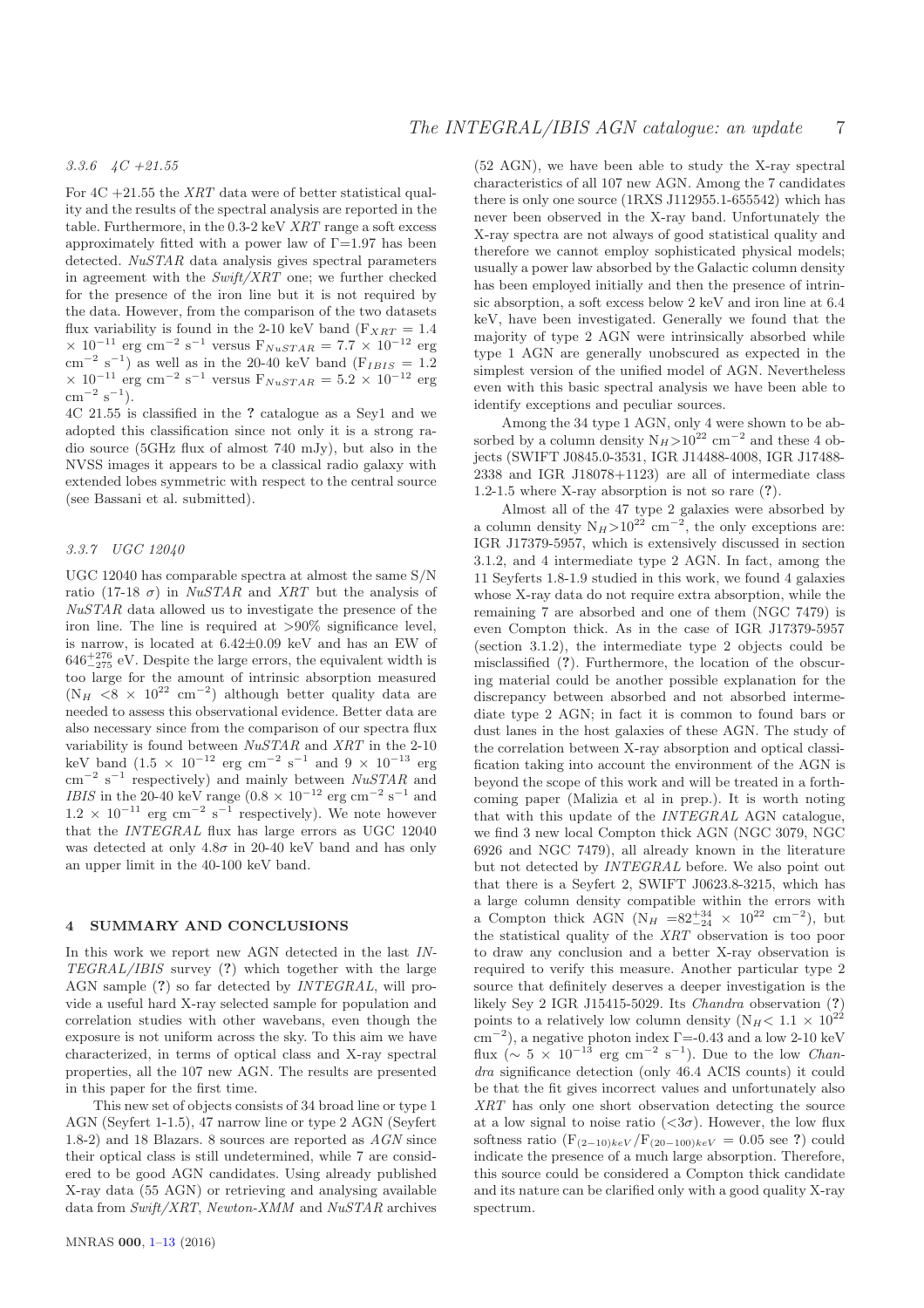# 8 *A. Malizia et al.*

Concerning the 8 objects which are still optically unclassified, 7 presente mild/strong absorption and so presumably are type 2 AGN, while only one does not have intrinsic absorption and so it is probably a type 1 AGN. Two of these objects are strong radio galaxies and indeed in this new set of AGN there are in total 13 radio galaxies which correspond to 12% of the sample. Seven of them are giant radio galaxies (size greater than 0.7 Mpc); in particular B2 1144+35 is newly detected in the hard X-ray band. The large percentage of radio galaxies in hard X-ray selected samples of AGN is extensively discussed in Bassani et al. (submitted) where it is reported the evidence that the high energy selection seems to favour the discovery of giant radio sources.

In this new set of *INTEGRAL* AGN there are 18 Blazar (FSRQ and BL Lac) of which only 9, half of the sample, have been detected at very high energies by *Fermi*, the remaining are all compact radio sources and definitively deserve deeper investigations.

As a final remark we note that in this new set of high energy selected AGN, we found a number of sources which show flux variability. Seven objects have been observed both by *NuSTAR* and *XRT* and by comparing the results of the two datasets we found that 5 show 2-10 keV flux variability and 3 were variable also in 20-40 keV band. Finally we draw attention to the intriguing source IGR J17379-5957 for which many *XRT* observations, spanning the period 2008 and 2013, were available and which revealed a quite strong variability on timescales of days/months.

#### ACKNOWLEDGMENTS

This research has made use of data obtained from the SIM-BAD database operated at CDS, Strasbourg, France; the High Energy Astrophysics Science Archive Research Center (HEASARC), provided by NASA's Goddard Space Flight Center NASA/IPAC Extragalactic Database (NED). The authors acknowledge the ASI financial support via ASI– INAF grant 2013-025-R.0.

## APPENDIX A: LIST OF THE NEW AGN

Table A1 lists all the new 107 AGN and, at the end, 7 sources which we consider to be good AGN candidates. In column 2 are listed alternative names present in previous catalogues. Coordinates, redshift and class are reported in columns from 3 to 6. In column 7 are listed the satellites used to acquired X-ray data for the 55 sources already known in the literature or XRT/XMM/NuSTAR net exposures for data analised in this work. For the sources analised here, XRT detection significance in the 0.3-10 keV band is reported in column 8. Intrinsic absorption, photon index and 2-10 keV flux are listed in columns 9, 10, 11 respectively, while the 20-100 keV fluxes extracted from ? are reported in column 12. Finally in column 13, references for the X-ray spectral parameters are listed.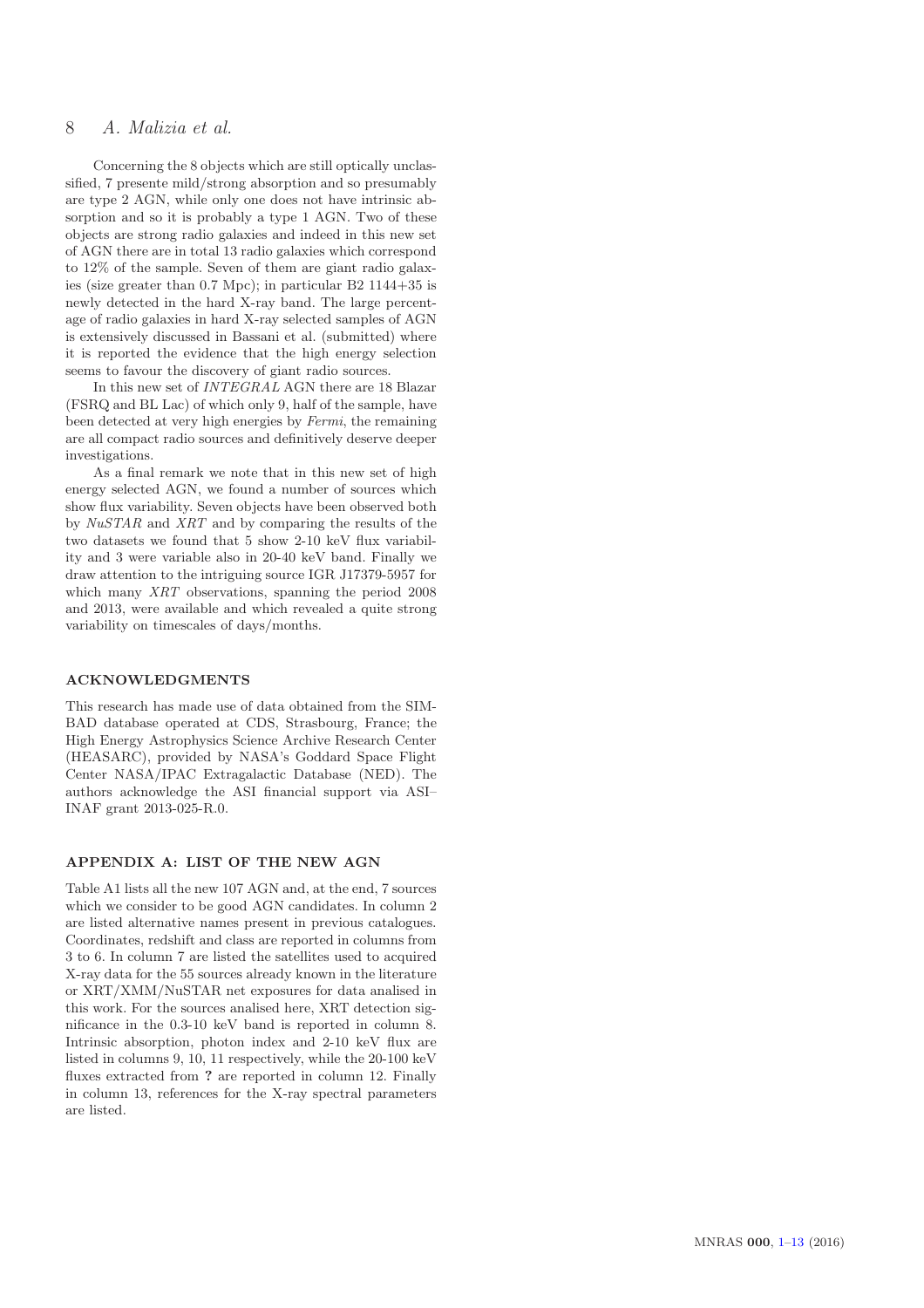# Table A1. INTEGRAL/IBIS AGN

| $2.24^{+0.04}_{-0.01}$<br>SWIFT J0034.5-7904<br>1RXS J003422.2-790525<br>00 34 16.7<br>$-790520$<br>0.07400<br>Syl<br>10500<br>65<br>1.09<br>6.33<br>$\mathbf{1}$<br>$-0.04$<br>$1.70\substack{+0.04 \\ -0.02}$<br>00 59 53.3<br>Syl<br><b>XMM</b><br>3.21<br>$\overline{2}$<br>Mrk 352<br>$+31$ 49 37<br>0.01486<br>11.89<br>$1.61^{+0.01}_{-0.02}$<br>$\mathbf{1}$<br>Mrk 1152<br>01 13 50.1<br>$-145044$<br>0.05271<br>Syl.5<br>19560<br>209<br>2.94<br>4.66<br>$\overline{a}$<br>$1.64_{-6}^{+0.02}_{-0.03}$<br>3<br>Syl.2<br><b>XMM</b><br>3.34<br>Fairall 9<br>01 23 45.8<br>$-58$ 48 21<br>0.04702<br>7.40<br>$30.9^{+73}_{-19}$<br>$1.93^{+1.5}_{-1.5}$<br>$\mathrm{Sy}2^\S$<br>14080<br>IGR J01528-0845<br>2MASX J01524845-0843202<br>01 52 48.4<br>$-08$ 43 21<br>0.03697<br>0.40<br>0.85<br>$\mathbf{1}$<br>6<br>$\cdot 1.5$<br>$2.13^{+0.07}_{-0.07}$<br>$\mathbf{1}$<br>Mrk 584<br>02 00 26.3<br>$+02$ 40 10<br>0.07877<br>Sy1.8<br>9560<br>47<br>3.98<br>1.79<br>$-0.07$<br>$2.10^{+0.30}_{-0.20}$<br>QSO B0231+022<br>02 33 49.0<br>0.32100<br>QSO<br><b>XRT</b><br>2.90<br>$\overline{4}$<br>IGR J02341+0228<br>$+022925$<br>1.55<br>$-0.30$<br>$27.1_{\,-}^{+10.1}$<br>SWIFT J0249.1+2627<br>2MASX J02485937+2630391<br>02 48 59.3<br>$+263039$<br>0.05800<br>Sv2<br>8706<br>12<br>$1.7$ fixed<br>3.73<br>1.90<br>$\mathbf{1}$<br>$27.1 - 7.1$<br>0.36 <sup>+0.27</sup><br>$1.60^{+0.20}_{-0.20}$<br>$\mathbf{1}$<br>MCG-02-08-038<br>$-10$ 49 29<br>0.03259<br>Syl<br>3961<br>38<br>16.7<br>1.81<br>03 00 04.3<br>$1.67 + 0.06$<br>PKS 0312-770<br>03 11 55.2<br>$-765151$<br>0.22519<br>Sy1/QSO<br>23562<br>153<br>2.19<br>1.21<br>$\mathbf{1}$<br>$-0.06$<br>$3.7\substack{+2.0\\-1.7}$<br>$1.71 + 0.59$<br><b>XRT</b><br>3.50<br>0.89<br>$\overline{5}$<br>SWIFT J0353.7+3711<br>2MASX J03534246+3714077<br>03 53 42.5<br>$+37$ 14 07<br>0.01865<br>Sy2/Liner<br>$\overline{\phantom{a}}$<br>$^{-0.55}$<br>$1.47^{+0.60}_{-0.60}$<br>$4C + 62.08$<br>$\overline{7}$<br>$\mathbf{1}$<br>03 55 40.2<br>$+62$ 40 59<br>1.10900<br>Syl<br>7614<br>0.45<br>1.30<br>$\overline{a}$<br>$\overset{2^{+0.7}}{_{-0.6}}_{\,3.39^{+0.31}_{-\circ}}$<br>$1.61 + 0.04$<br>Syl.9 <sup>§</sup><br>$+41\ 55\ 05$<br>10800<br>25<br>5.88<br>$\mathbf{1}$<br>SWIFT J0357.6+4153<br>2MASX J03574513+4155049<br>03 57 45.1<br>0.05300<br>1.55<br>-0.04<br>$1.37\substack{+0.11\\-0.08}$<br><b>XRT</b><br>$\overline{2}$<br>Sy2<br>12.34<br>SWIFT J0444.1+2813<br>2MASX J04440903+2813003<br>04 44 09.0<br>$+28$ 13 01<br>0.01127<br>1.49<br>$\overline{a}$<br>$0.09_{-0.03}^{+0.04}$<br>$1.45\substack{+0.13 \\ -0.13}$<br>12000<br>SWIFT J0450.7-5813<br>2MASX J04514402-5811005<br>$-581101$<br>0.09070<br>Syl.5<br>34<br>4.74<br>1.85<br>$\mathbf{1}$<br>04 51 44.0<br>$1.70^{+0.03}_{-0.03}$<br>$\overline{2}$<br>MCG -01-13-025<br>04 51 41.5<br>$-03$ 48 33<br>0.01589<br>Syl.2<br><b>XMM</b><br>21.3<br>1.47<br>$\overline{\phantom{a}}$<br>$1.80^{+0.03}_{-0.10}$<br>$2.40^{+0.30}_{-0.30}$<br><b>XRT</b><br>$6\phantom{.}6$<br>IGR J05081+1722<br>2MASX J05081967+1721483<br>05 08 19.7<br>$+172148$<br>0.01750<br>Sy2<br>6.45<br>1.25<br>$\overline{\phantom{a}}$<br>$11.6 + 8.6$<br>Sv2<br>$1.7$ fixed<br>SWIFT J0515.3+1854<br>2MASX J05151978+1854515<br>$+185452$<br>0.02349<br>7956<br>1.91<br>1.81<br>$\overline{1}$<br>05 15 19.8<br>8<br>$-4.4$<br>$+2.4$<br>SWIFT J0516.3+1928<br>2MFGC 04298<br>05 16 22.7<br>$+192711$<br>0.02115<br>Sy2<br>7879<br>10<br>1.80<br>1.53<br>$\mathbf{1}$<br>4.4<br>$1.7$ fixed<br>-1.3<br>$1.62^{+0.18}_{-0.18}$<br>$1.83_{-0.3}^{+0.3}$<br>05 44 22.6<br>$+590736$<br>0.06597<br>Syl.9<br>33800<br>5.25<br>2.00<br>SWIFT J0544.4+5909<br>2MASX J05442257+5907361<br>45<br>$\mathbf{1}$<br>$-0.18$<br>$-0.3$<br>$1.60_{-0.90}^{+1.60}$<br>$15 + 16$<br>$\mathbf{1}$<br>IGR J05470+5034<br>2MASX J05471492+5038251<br>05 47 14.9<br>$+503825$<br>0.03600<br>Sv2<br>17500<br>11<br>1.40<br>1.19<br>- 9<br>$82^{+\frac{3}{24}}$<br>31300<br>$\mathbf{1}$<br>SWIFT J0623.8-3215<br>ESO 426-G 002<br>$-32$ 13 00<br>0.02243<br>Sy2<br>10<br>$1.7$ fixed<br>06 23 46.4<br>1.16<br>1.94<br>$-24$<br>$1.75^{+0.04}_{-0.04}$<br>QSO/Blazar<br>PKS 0637-752<br>06 35 46.5<br>27100<br>65<br>4.72<br>1.66<br>$\mathbf{1}$<br>$-751617$<br>0.65300<br>$\sim$<br>$2.31^{+0.04}_{-0.06}$<br>$BL$ Lac <sup>§</sup><br>SWIFT J0709.3-1527<br>PKS 0706-15<br>$-152700$<br>0.13900<br>606<br>55<br>< 1.25<br>$\overline{1}$<br>07 09 12.3<br>13.6<br>$\overline{a}$<br>$1.52^{+0.45}_{-0.45}$<br>IGR J07225-3810 <sup>*</sup><br>QSO/Blazar <sup>§</sup><br><b>XRT</b><br>$\overline{7}$<br>PMN J0722-3814<br>07 22 22.4<br>$-38$ 14 55<br>1.023<br>0.58<br>2.08<br>$-0.46$<br>$1.54^{+0.09}_{-0.09}$<br>PKS 0723-008<br>07 25 50.6<br>$-00$ 54 57<br>0.12800<br>BL Lac<br>29700<br>62<br>4.97<br>$\mathbf{1}$<br>1.58<br>$1.51^{+0.11}_{-0.40}$<br>Mrk 79<br>Syl.2<br>8<br>07 42 32.8<br>$+49$ 48 35<br>0.02219<br>Suzaku<br>15.8<br>4.89<br>$\overline{\phantom{0}}$<br>$33^{+2.2}_{-2.2}$<br>$1.87^{+0.23}_{-0.23}$<br>Sy2<br>9<br>Mrk 1210<br>08 04 05.8<br>$+050650$<br>0.01350<br>9.70<br>5.96<br>Suzaku<br>$1.83^{+0.18}_{-0.31}$<br>$2.4^{+0.88}_{-0.88}$<br>SWIFT J0845.0-3531<br>1RXS J084521.7-353048<br>08 45 21.4<br>$-353024$<br>0.13700<br>Syl.2<br>15400<br>34<br>1.11<br>$\mathbf{1}$<br>4.64<br>$1.62^{+0.31}_{-0.31}$<br>$18.25_{-2.7}^{3.6}$<br>Mrk 18<br>09 01 58.4<br>$+60$ 09 06<br>Sy2<br><b>XMM</b><br>2.62<br>$\overline{2}$<br>0.01109<br>1.57<br>$\overline{\phantom{0}}$<br>$1.35_{-0.38}^{+0.38}$<br>1RXS J090431.1-382920<br>09 04 33.3<br>$-382922$<br>0.01603<br>Syl<br>4657<br>0.92<br>0.92<br>$\mathbf{1}$<br>8.4<br>$1.4^{+0.4}_{-0.4}$<br>$4.6\substack{+1.1\\ \cdot}$<br>IGR J09189-4418 <sup>*</sup><br><b>AGN</b><br>2MASX J09185877-4418302<br>$-44$ 18 30<br>Chandra<br>2.30<br>0.53<br>10<br>09 18 58.8<br>$\overline{\phantom{a}}$<br>$20.5^{+23.8}_{-1.2}$<br>SWIFT J0929.7+6232<br>CGCG 312-012<br>09 29 37.8<br>$+62$ 32 39<br>0.02561<br>Sy2<br>10310<br>$\overline{7}$<br>0.97<br>2.06<br>$\mathbf{1}$<br>$1.7$ fixed<br>$92^{+54}_{-29}$<br><b>XMM</b><br>4C 73.08<br>09 49 45.8<br>$+73$ 14 23<br>0.05810<br>Sv2<br>$1.7$ fixed<br>1.81<br>1.17<br>11<br>$1.83^{+0.03}_{-0.02}$<br><b>XMM</b><br>12<br>M 81<br>09 55 33.2<br>$+69$ 03 55<br>0.00084<br>Syl.8/Liner<br>11.1<br>1.11<br>$2.23_{-0.04}^{+0.04}$<br>SWIFT J0959.7-3112<br>0.03700<br>Syl<br>13200<br>7.18<br>2.21<br>$\mathbf{1}$<br>2MASX J09594263-3112581<br>09 59 42.6<br>$-31$ 12 58<br>69<br>$1000\substack{+1140\\-1140}$<br><b>NGC 3079</b><br>Sy2<br>$1.9$ fixed<br>3.72<br>10 01 57.8<br>$+55$ 40 47<br>0.00372<br>BeppoSAX<br>38.0<br>13<br>$\overline{a}$<br>$\begin{array}{c} 1000 - 530 \\ 0.01 + 0.01 \\ -0.01 \end{array}$<br>$1.78^{+0.03}_{-0.02}$<br><b>XMM</b><br>2.21<br>$\overline{2}$<br>SWIFT J1143.7+7942<br><b>UGC 06728</b><br>11 45 16.0<br>$+794053$<br>0.00652<br>Syl.2<br>6.51<br>$1.78 - 0.02$<br>$1.66 + 0.14$<br>$-0.14$<br>Syl.9 <sup>§</sup><br>$1\,$<br>11 47 22.1<br>$+350108$<br>0.06313<br>4772<br>20<br>1.21<br>B2 1144+35B<br>3.09<br>$1.61\overline{+0.04}$<br>$10^{+0.1}_{-0.1}$<br>Sy2<br><b>XMM</b><br>5.12<br>Mrk 198<br>12 09 14.1<br>$+47$ 03 30<br>0.02422<br>1.09<br>14<br>$\overline{\phantom{a}}$ | Name        | Prev. Cat Name | RA         | $\mathrm{dec}$ | $\rm{z}$ | class | $\exp/\text{instr.}$ | $\sigma$ | $N_H$ | $\Gamma$               | $F_S^{\dagger}$ | $F_H^{\ddagger}$ | $\operatorname{REF}$ |
|--------------------------------------------------------------------------------------------------------------------------------------------------------------------------------------------------------------------------------------------------------------------------------------------------------------------------------------------------------------------------------------------------------------------------------------------------------------------------------------------------------------------------------------------------------------------------------------------------------------------------------------------------------------------------------------------------------------------------------------------------------------------------------------------------------------------------------------------------------------------------------------------------------------------------------------------------------------------------------------------------------------------------------------------------------------------------------------------------------------------------------------------------------------------------------------------------------------------------------------------------------------------------------------------------------------------------------------------------------------------------------------------------------------------------------------------------------------------------------------------------------------------------------------------------------------------------------------------------------------------------------------------------------------------------------------------------------------------------------------------------------------------------------------------------------------------------------------------------------------------------------------------------------------------------------------------------------------------------------------------------------------------------------------------------------------------------------------------------------------------------------------------------------------------------------------------------------------------------------------------------------------------------------------------------------------------------------------------------------------------------------------------------------------------------------------------------------------------------------------------------------------------------------------------------------------------------------------------------------------------------------------------------------------------------------------------------------------------------------------------------------------------------------------------------------------------------------------------------------------------------------------------------------------------------------------------------------------------------------------------------------------------------------------------------------------------------------------------------------------------------------------------------------------------------------------------------------------------------------------------------------------------------------------------------------------------------------------------------------------------------------------------------------------------------------------------------------------------------------------------------------------------------------------------------------------------------------------------------------------------------------------------------------------------------------------------------------------------------------------------------------------------------------------------------------------------------------------------------------------------------------------------------------------------------------------------------------------------------------------------------------------------------------------------------------------------------------------------------------------------------------------------------------------------------------------------------------------------------------------------------------------------------------------------------------------------------------------------------------------------------------------------------------------------------------------------------------------------------------------------------------------------------------------------------------------------------------------------------------------------------------------------------------------------------------------------------------------------------------------------------------------------------------------------------------------------------------------------------------------------------------------------------------------------------------------------------------------------------------------------------------------------------------------------------------------------------------------------------------------------------------------------------------------------------------------------------------------------------------------------------------------------------------------------------------------------------------------------------------------------------------------------------------------------------------------------------------------------------------------------------------------------------------------------------------------------------------------------------------------------------------------------------------------------------------------------------------------------------------------------------------------------------------------------------------------------------------------------------------------------------------------------------------------------------------------------------------------------------------------------------------------------------------------------------------------------------------------------------------------------------------------------------------------------------------------------------------------------------------------------------------------------------------------------------------------------------------------------------------------------------------------------------------------------------------------------------------------------------------------------------------------------------------------------------------------------------------------------------------------------------------------------------------------------------------------------------------------------------------------------------------------------------------------------------------------------------------------------------------------------------------------------------------------------------------------------------------------------------------------------------------------------------------------------------------------------------------------------------------------------------------------------------------------------------------------------------------------------------------------------------------------------------------------------------------|-------------|----------------|------------|----------------|----------|-------|----------------------|----------|-------|------------------------|-----------------|------------------|----------------------|
|                                                                                                                                                                                                                                                                                                                                                                                                                                                                                                                                                                                                                                                                                                                                                                                                                                                                                                                                                                                                                                                                                                                                                                                                                                                                                                                                                                                                                                                                                                                                                                                                                                                                                                                                                                                                                                                                                                                                                                                                                                                                                                                                                                                                                                                                                                                                                                                                                                                                                                                                                                                                                                                                                                                                                                                                                                                                                                                                                                                                                                                                                                                                                                                                                                                                                                                                                                                                                                                                                                                                                                                                                                                                                                                                                                                                                                                                                                                                                                                                                                                                                                                                                                                                                                                                                                                                                                                                                                                                                                                                                                                                                                                                                                                                                                                                                                                                                                                                                                                                                                                                                                                                                                                                                                                                                                                                                                                                                                                                                                                                                                                                                                                                                                                                                                                                                                                                                                                                                                                                                                                                                                                                                                                                                                                                                                                                                                                                                                                                                                                                                                                                                                                                                                                                                                                                                                                                                                                                                                                                                                                                                                                                                                                                                                                                                                        |             |                |            |                |          |       |                      |          |       |                        |                 |                  |                      |
|                                                                                                                                                                                                                                                                                                                                                                                                                                                                                                                                                                                                                                                                                                                                                                                                                                                                                                                                                                                                                                                                                                                                                                                                                                                                                                                                                                                                                                                                                                                                                                                                                                                                                                                                                                                                                                                                                                                                                                                                                                                                                                                                                                                                                                                                                                                                                                                                                                                                                                                                                                                                                                                                                                                                                                                                                                                                                                                                                                                                                                                                                                                                                                                                                                                                                                                                                                                                                                                                                                                                                                                                                                                                                                                                                                                                                                                                                                                                                                                                                                                                                                                                                                                                                                                                                                                                                                                                                                                                                                                                                                                                                                                                                                                                                                                                                                                                                                                                                                                                                                                                                                                                                                                                                                                                                                                                                                                                                                                                                                                                                                                                                                                                                                                                                                                                                                                                                                                                                                                                                                                                                                                                                                                                                                                                                                                                                                                                                                                                                                                                                                                                                                                                                                                                                                                                                                                                                                                                                                                                                                                                                                                                                                                                                                                                                                        |             |                |            |                |          |       |                      |          |       |                        |                 |                  |                      |
|                                                                                                                                                                                                                                                                                                                                                                                                                                                                                                                                                                                                                                                                                                                                                                                                                                                                                                                                                                                                                                                                                                                                                                                                                                                                                                                                                                                                                                                                                                                                                                                                                                                                                                                                                                                                                                                                                                                                                                                                                                                                                                                                                                                                                                                                                                                                                                                                                                                                                                                                                                                                                                                                                                                                                                                                                                                                                                                                                                                                                                                                                                                                                                                                                                                                                                                                                                                                                                                                                                                                                                                                                                                                                                                                                                                                                                                                                                                                                                                                                                                                                                                                                                                                                                                                                                                                                                                                                                                                                                                                                                                                                                                                                                                                                                                                                                                                                                                                                                                                                                                                                                                                                                                                                                                                                                                                                                                                                                                                                                                                                                                                                                                                                                                                                                                                                                                                                                                                                                                                                                                                                                                                                                                                                                                                                                                                                                                                                                                                                                                                                                                                                                                                                                                                                                                                                                                                                                                                                                                                                                                                                                                                                                                                                                                                                                        |             |                |            |                |          |       |                      |          |       |                        |                 |                  |                      |
|                                                                                                                                                                                                                                                                                                                                                                                                                                                                                                                                                                                                                                                                                                                                                                                                                                                                                                                                                                                                                                                                                                                                                                                                                                                                                                                                                                                                                                                                                                                                                                                                                                                                                                                                                                                                                                                                                                                                                                                                                                                                                                                                                                                                                                                                                                                                                                                                                                                                                                                                                                                                                                                                                                                                                                                                                                                                                                                                                                                                                                                                                                                                                                                                                                                                                                                                                                                                                                                                                                                                                                                                                                                                                                                                                                                                                                                                                                                                                                                                                                                                                                                                                                                                                                                                                                                                                                                                                                                                                                                                                                                                                                                                                                                                                                                                                                                                                                                                                                                                                                                                                                                                                                                                                                                                                                                                                                                                                                                                                                                                                                                                                                                                                                                                                                                                                                                                                                                                                                                                                                                                                                                                                                                                                                                                                                                                                                                                                                                                                                                                                                                                                                                                                                                                                                                                                                                                                                                                                                                                                                                                                                                                                                                                                                                                                                        |             |                |            |                |          |       |                      |          |       |                        |                 |                  |                      |
|                                                                                                                                                                                                                                                                                                                                                                                                                                                                                                                                                                                                                                                                                                                                                                                                                                                                                                                                                                                                                                                                                                                                                                                                                                                                                                                                                                                                                                                                                                                                                                                                                                                                                                                                                                                                                                                                                                                                                                                                                                                                                                                                                                                                                                                                                                                                                                                                                                                                                                                                                                                                                                                                                                                                                                                                                                                                                                                                                                                                                                                                                                                                                                                                                                                                                                                                                                                                                                                                                                                                                                                                                                                                                                                                                                                                                                                                                                                                                                                                                                                                                                                                                                                                                                                                                                                                                                                                                                                                                                                                                                                                                                                                                                                                                                                                                                                                                                                                                                                                                                                                                                                                                                                                                                                                                                                                                                                                                                                                                                                                                                                                                                                                                                                                                                                                                                                                                                                                                                                                                                                                                                                                                                                                                                                                                                                                                                                                                                                                                                                                                                                                                                                                                                                                                                                                                                                                                                                                                                                                                                                                                                                                                                                                                                                                                                        |             |                |            |                |          |       |                      |          |       |                        |                 |                  |                      |
|                                                                                                                                                                                                                                                                                                                                                                                                                                                                                                                                                                                                                                                                                                                                                                                                                                                                                                                                                                                                                                                                                                                                                                                                                                                                                                                                                                                                                                                                                                                                                                                                                                                                                                                                                                                                                                                                                                                                                                                                                                                                                                                                                                                                                                                                                                                                                                                                                                                                                                                                                                                                                                                                                                                                                                                                                                                                                                                                                                                                                                                                                                                                                                                                                                                                                                                                                                                                                                                                                                                                                                                                                                                                                                                                                                                                                                                                                                                                                                                                                                                                                                                                                                                                                                                                                                                                                                                                                                                                                                                                                                                                                                                                                                                                                                                                                                                                                                                                                                                                                                                                                                                                                                                                                                                                                                                                                                                                                                                                                                                                                                                                                                                                                                                                                                                                                                                                                                                                                                                                                                                                                                                                                                                                                                                                                                                                                                                                                                                                                                                                                                                                                                                                                                                                                                                                                                                                                                                                                                                                                                                                                                                                                                                                                                                                                                        |             |                |            |                |          |       |                      |          |       |                        |                 |                  |                      |
|                                                                                                                                                                                                                                                                                                                                                                                                                                                                                                                                                                                                                                                                                                                                                                                                                                                                                                                                                                                                                                                                                                                                                                                                                                                                                                                                                                                                                                                                                                                                                                                                                                                                                                                                                                                                                                                                                                                                                                                                                                                                                                                                                                                                                                                                                                                                                                                                                                                                                                                                                                                                                                                                                                                                                                                                                                                                                                                                                                                                                                                                                                                                                                                                                                                                                                                                                                                                                                                                                                                                                                                                                                                                                                                                                                                                                                                                                                                                                                                                                                                                                                                                                                                                                                                                                                                                                                                                                                                                                                                                                                                                                                                                                                                                                                                                                                                                                                                                                                                                                                                                                                                                                                                                                                                                                                                                                                                                                                                                                                                                                                                                                                                                                                                                                                                                                                                                                                                                                                                                                                                                                                                                                                                                                                                                                                                                                                                                                                                                                                                                                                                                                                                                                                                                                                                                                                                                                                                                                                                                                                                                                                                                                                                                                                                                                                        |             |                |            |                |          |       |                      |          |       |                        |                 |                  |                      |
|                                                                                                                                                                                                                                                                                                                                                                                                                                                                                                                                                                                                                                                                                                                                                                                                                                                                                                                                                                                                                                                                                                                                                                                                                                                                                                                                                                                                                                                                                                                                                                                                                                                                                                                                                                                                                                                                                                                                                                                                                                                                                                                                                                                                                                                                                                                                                                                                                                                                                                                                                                                                                                                                                                                                                                                                                                                                                                                                                                                                                                                                                                                                                                                                                                                                                                                                                                                                                                                                                                                                                                                                                                                                                                                                                                                                                                                                                                                                                                                                                                                                                                                                                                                                                                                                                                                                                                                                                                                                                                                                                                                                                                                                                                                                                                                                                                                                                                                                                                                                                                                                                                                                                                                                                                                                                                                                                                                                                                                                                                                                                                                                                                                                                                                                                                                                                                                                                                                                                                                                                                                                                                                                                                                                                                                                                                                                                                                                                                                                                                                                                                                                                                                                                                                                                                                                                                                                                                                                                                                                                                                                                                                                                                                                                                                                                                        |             |                |            |                |          |       |                      |          |       |                        |                 |                  |                      |
|                                                                                                                                                                                                                                                                                                                                                                                                                                                                                                                                                                                                                                                                                                                                                                                                                                                                                                                                                                                                                                                                                                                                                                                                                                                                                                                                                                                                                                                                                                                                                                                                                                                                                                                                                                                                                                                                                                                                                                                                                                                                                                                                                                                                                                                                                                                                                                                                                                                                                                                                                                                                                                                                                                                                                                                                                                                                                                                                                                                                                                                                                                                                                                                                                                                                                                                                                                                                                                                                                                                                                                                                                                                                                                                                                                                                                                                                                                                                                                                                                                                                                                                                                                                                                                                                                                                                                                                                                                                                                                                                                                                                                                                                                                                                                                                                                                                                                                                                                                                                                                                                                                                                                                                                                                                                                                                                                                                                                                                                                                                                                                                                                                                                                                                                                                                                                                                                                                                                                                                                                                                                                                                                                                                                                                                                                                                                                                                                                                                                                                                                                                                                                                                                                                                                                                                                                                                                                                                                                                                                                                                                                                                                                                                                                                                                                                        |             |                |            |                |          |       |                      |          |       |                        |                 |                  |                      |
|                                                                                                                                                                                                                                                                                                                                                                                                                                                                                                                                                                                                                                                                                                                                                                                                                                                                                                                                                                                                                                                                                                                                                                                                                                                                                                                                                                                                                                                                                                                                                                                                                                                                                                                                                                                                                                                                                                                                                                                                                                                                                                                                                                                                                                                                                                                                                                                                                                                                                                                                                                                                                                                                                                                                                                                                                                                                                                                                                                                                                                                                                                                                                                                                                                                                                                                                                                                                                                                                                                                                                                                                                                                                                                                                                                                                                                                                                                                                                                                                                                                                                                                                                                                                                                                                                                                                                                                                                                                                                                                                                                                                                                                                                                                                                                                                                                                                                                                                                                                                                                                                                                                                                                                                                                                                                                                                                                                                                                                                                                                                                                                                                                                                                                                                                                                                                                                                                                                                                                                                                                                                                                                                                                                                                                                                                                                                                                                                                                                                                                                                                                                                                                                                                                                                                                                                                                                                                                                                                                                                                                                                                                                                                                                                                                                                                                        |             |                |            |                |          |       |                      |          |       |                        |                 |                  |                      |
|                                                                                                                                                                                                                                                                                                                                                                                                                                                                                                                                                                                                                                                                                                                                                                                                                                                                                                                                                                                                                                                                                                                                                                                                                                                                                                                                                                                                                                                                                                                                                                                                                                                                                                                                                                                                                                                                                                                                                                                                                                                                                                                                                                                                                                                                                                                                                                                                                                                                                                                                                                                                                                                                                                                                                                                                                                                                                                                                                                                                                                                                                                                                                                                                                                                                                                                                                                                                                                                                                                                                                                                                                                                                                                                                                                                                                                                                                                                                                                                                                                                                                                                                                                                                                                                                                                                                                                                                                                                                                                                                                                                                                                                                                                                                                                                                                                                                                                                                                                                                                                                                                                                                                                                                                                                                                                                                                                                                                                                                                                                                                                                                                                                                                                                                                                                                                                                                                                                                                                                                                                                                                                                                                                                                                                                                                                                                                                                                                                                                                                                                                                                                                                                                                                                                                                                                                                                                                                                                                                                                                                                                                                                                                                                                                                                                                                        |             |                |            |                |          |       |                      |          |       |                        |                 |                  |                      |
|                                                                                                                                                                                                                                                                                                                                                                                                                                                                                                                                                                                                                                                                                                                                                                                                                                                                                                                                                                                                                                                                                                                                                                                                                                                                                                                                                                                                                                                                                                                                                                                                                                                                                                                                                                                                                                                                                                                                                                                                                                                                                                                                                                                                                                                                                                                                                                                                                                                                                                                                                                                                                                                                                                                                                                                                                                                                                                                                                                                                                                                                                                                                                                                                                                                                                                                                                                                                                                                                                                                                                                                                                                                                                                                                                                                                                                                                                                                                                                                                                                                                                                                                                                                                                                                                                                                                                                                                                                                                                                                                                                                                                                                                                                                                                                                                                                                                                                                                                                                                                                                                                                                                                                                                                                                                                                                                                                                                                                                                                                                                                                                                                                                                                                                                                                                                                                                                                                                                                                                                                                                                                                                                                                                                                                                                                                                                                                                                                                                                                                                                                                                                                                                                                                                                                                                                                                                                                                                                                                                                                                                                                                                                                                                                                                                                                                        |             |                |            |                |          |       |                      |          |       |                        |                 |                  |                      |
|                                                                                                                                                                                                                                                                                                                                                                                                                                                                                                                                                                                                                                                                                                                                                                                                                                                                                                                                                                                                                                                                                                                                                                                                                                                                                                                                                                                                                                                                                                                                                                                                                                                                                                                                                                                                                                                                                                                                                                                                                                                                                                                                                                                                                                                                                                                                                                                                                                                                                                                                                                                                                                                                                                                                                                                                                                                                                                                                                                                                                                                                                                                                                                                                                                                                                                                                                                                                                                                                                                                                                                                                                                                                                                                                                                                                                                                                                                                                                                                                                                                                                                                                                                                                                                                                                                                                                                                                                                                                                                                                                                                                                                                                                                                                                                                                                                                                                                                                                                                                                                                                                                                                                                                                                                                                                                                                                                                                                                                                                                                                                                                                                                                                                                                                                                                                                                                                                                                                                                                                                                                                                                                                                                                                                                                                                                                                                                                                                                                                                                                                                                                                                                                                                                                                                                                                                                                                                                                                                                                                                                                                                                                                                                                                                                                                                                        |             |                |            |                |          |       |                      |          |       |                        |                 |                  |                      |
|                                                                                                                                                                                                                                                                                                                                                                                                                                                                                                                                                                                                                                                                                                                                                                                                                                                                                                                                                                                                                                                                                                                                                                                                                                                                                                                                                                                                                                                                                                                                                                                                                                                                                                                                                                                                                                                                                                                                                                                                                                                                                                                                                                                                                                                                                                                                                                                                                                                                                                                                                                                                                                                                                                                                                                                                                                                                                                                                                                                                                                                                                                                                                                                                                                                                                                                                                                                                                                                                                                                                                                                                                                                                                                                                                                                                                                                                                                                                                                                                                                                                                                                                                                                                                                                                                                                                                                                                                                                                                                                                                                                                                                                                                                                                                                                                                                                                                                                                                                                                                                                                                                                                                                                                                                                                                                                                                                                                                                                                                                                                                                                                                                                                                                                                                                                                                                                                                                                                                                                                                                                                                                                                                                                                                                                                                                                                                                                                                                                                                                                                                                                                                                                                                                                                                                                                                                                                                                                                                                                                                                                                                                                                                                                                                                                                                                        |             |                |            |                |          |       |                      |          |       |                        |                 |                  |                      |
|                                                                                                                                                                                                                                                                                                                                                                                                                                                                                                                                                                                                                                                                                                                                                                                                                                                                                                                                                                                                                                                                                                                                                                                                                                                                                                                                                                                                                                                                                                                                                                                                                                                                                                                                                                                                                                                                                                                                                                                                                                                                                                                                                                                                                                                                                                                                                                                                                                                                                                                                                                                                                                                                                                                                                                                                                                                                                                                                                                                                                                                                                                                                                                                                                                                                                                                                                                                                                                                                                                                                                                                                                                                                                                                                                                                                                                                                                                                                                                                                                                                                                                                                                                                                                                                                                                                                                                                                                                                                                                                                                                                                                                                                                                                                                                                                                                                                                                                                                                                                                                                                                                                                                                                                                                                                                                                                                                                                                                                                                                                                                                                                                                                                                                                                                                                                                                                                                                                                                                                                                                                                                                                                                                                                                                                                                                                                                                                                                                                                                                                                                                                                                                                                                                                                                                                                                                                                                                                                                                                                                                                                                                                                                                                                                                                                                                        |             |                |            |                |          |       |                      |          |       |                        |                 |                  |                      |
|                                                                                                                                                                                                                                                                                                                                                                                                                                                                                                                                                                                                                                                                                                                                                                                                                                                                                                                                                                                                                                                                                                                                                                                                                                                                                                                                                                                                                                                                                                                                                                                                                                                                                                                                                                                                                                                                                                                                                                                                                                                                                                                                                                                                                                                                                                                                                                                                                                                                                                                                                                                                                                                                                                                                                                                                                                                                                                                                                                                                                                                                                                                                                                                                                                                                                                                                                                                                                                                                                                                                                                                                                                                                                                                                                                                                                                                                                                                                                                                                                                                                                                                                                                                                                                                                                                                                                                                                                                                                                                                                                                                                                                                                                                                                                                                                                                                                                                                                                                                                                                                                                                                                                                                                                                                                                                                                                                                                                                                                                                                                                                                                                                                                                                                                                                                                                                                                                                                                                                                                                                                                                                                                                                                                                                                                                                                                                                                                                                                                                                                                                                                                                                                                                                                                                                                                                                                                                                                                                                                                                                                                                                                                                                                                                                                                                                        |             |                |            |                |          |       |                      |          |       |                        |                 |                  |                      |
|                                                                                                                                                                                                                                                                                                                                                                                                                                                                                                                                                                                                                                                                                                                                                                                                                                                                                                                                                                                                                                                                                                                                                                                                                                                                                                                                                                                                                                                                                                                                                                                                                                                                                                                                                                                                                                                                                                                                                                                                                                                                                                                                                                                                                                                                                                                                                                                                                                                                                                                                                                                                                                                                                                                                                                                                                                                                                                                                                                                                                                                                                                                                                                                                                                                                                                                                                                                                                                                                                                                                                                                                                                                                                                                                                                                                                                                                                                                                                                                                                                                                                                                                                                                                                                                                                                                                                                                                                                                                                                                                                                                                                                                                                                                                                                                                                                                                                                                                                                                                                                                                                                                                                                                                                                                                                                                                                                                                                                                                                                                                                                                                                                                                                                                                                                                                                                                                                                                                                                                                                                                                                                                                                                                                                                                                                                                                                                                                                                                                                                                                                                                                                                                                                                                                                                                                                                                                                                                                                                                                                                                                                                                                                                                                                                                                                                        |             |                |            |                |          |       |                      |          |       |                        |                 |                  |                      |
|                                                                                                                                                                                                                                                                                                                                                                                                                                                                                                                                                                                                                                                                                                                                                                                                                                                                                                                                                                                                                                                                                                                                                                                                                                                                                                                                                                                                                                                                                                                                                                                                                                                                                                                                                                                                                                                                                                                                                                                                                                                                                                                                                                                                                                                                                                                                                                                                                                                                                                                                                                                                                                                                                                                                                                                                                                                                                                                                                                                                                                                                                                                                                                                                                                                                                                                                                                                                                                                                                                                                                                                                                                                                                                                                                                                                                                                                                                                                                                                                                                                                                                                                                                                                                                                                                                                                                                                                                                                                                                                                                                                                                                                                                                                                                                                                                                                                                                                                                                                                                                                                                                                                                                                                                                                                                                                                                                                                                                                                                                                                                                                                                                                                                                                                                                                                                                                                                                                                                                                                                                                                                                                                                                                                                                                                                                                                                                                                                                                                                                                                                                                                                                                                                                                                                                                                                                                                                                                                                                                                                                                                                                                                                                                                                                                                                                        |             |                |            |                |          |       |                      |          |       |                        |                 |                  |                      |
|                                                                                                                                                                                                                                                                                                                                                                                                                                                                                                                                                                                                                                                                                                                                                                                                                                                                                                                                                                                                                                                                                                                                                                                                                                                                                                                                                                                                                                                                                                                                                                                                                                                                                                                                                                                                                                                                                                                                                                                                                                                                                                                                                                                                                                                                                                                                                                                                                                                                                                                                                                                                                                                                                                                                                                                                                                                                                                                                                                                                                                                                                                                                                                                                                                                                                                                                                                                                                                                                                                                                                                                                                                                                                                                                                                                                                                                                                                                                                                                                                                                                                                                                                                                                                                                                                                                                                                                                                                                                                                                                                                                                                                                                                                                                                                                                                                                                                                                                                                                                                                                                                                                                                                                                                                                                                                                                                                                                                                                                                                                                                                                                                                                                                                                                                                                                                                                                                                                                                                                                                                                                                                                                                                                                                                                                                                                                                                                                                                                                                                                                                                                                                                                                                                                                                                                                                                                                                                                                                                                                                                                                                                                                                                                                                                                                                                        |             |                |            |                |          |       |                      |          |       |                        |                 |                  |                      |
|                                                                                                                                                                                                                                                                                                                                                                                                                                                                                                                                                                                                                                                                                                                                                                                                                                                                                                                                                                                                                                                                                                                                                                                                                                                                                                                                                                                                                                                                                                                                                                                                                                                                                                                                                                                                                                                                                                                                                                                                                                                                                                                                                                                                                                                                                                                                                                                                                                                                                                                                                                                                                                                                                                                                                                                                                                                                                                                                                                                                                                                                                                                                                                                                                                                                                                                                                                                                                                                                                                                                                                                                                                                                                                                                                                                                                                                                                                                                                                                                                                                                                                                                                                                                                                                                                                                                                                                                                                                                                                                                                                                                                                                                                                                                                                                                                                                                                                                                                                                                                                                                                                                                                                                                                                                                                                                                                                                                                                                                                                                                                                                                                                                                                                                                                                                                                                                                                                                                                                                                                                                                                                                                                                                                                                                                                                                                                                                                                                                                                                                                                                                                                                                                                                                                                                                                                                                                                                                                                                                                                                                                                                                                                                                                                                                                                                        |             |                |            |                |          |       |                      |          |       |                        |                 |                  |                      |
|                                                                                                                                                                                                                                                                                                                                                                                                                                                                                                                                                                                                                                                                                                                                                                                                                                                                                                                                                                                                                                                                                                                                                                                                                                                                                                                                                                                                                                                                                                                                                                                                                                                                                                                                                                                                                                                                                                                                                                                                                                                                                                                                                                                                                                                                                                                                                                                                                                                                                                                                                                                                                                                                                                                                                                                                                                                                                                                                                                                                                                                                                                                                                                                                                                                                                                                                                                                                                                                                                                                                                                                                                                                                                                                                                                                                                                                                                                                                                                                                                                                                                                                                                                                                                                                                                                                                                                                                                                                                                                                                                                                                                                                                                                                                                                                                                                                                                                                                                                                                                                                                                                                                                                                                                                                                                                                                                                                                                                                                                                                                                                                                                                                                                                                                                                                                                                                                                                                                                                                                                                                                                                                                                                                                                                                                                                                                                                                                                                                                                                                                                                                                                                                                                                                                                                                                                                                                                                                                                                                                                                                                                                                                                                                                                                                                                                        |             |                |            |                |          |       |                      |          |       |                        |                 |                  |                      |
|                                                                                                                                                                                                                                                                                                                                                                                                                                                                                                                                                                                                                                                                                                                                                                                                                                                                                                                                                                                                                                                                                                                                                                                                                                                                                                                                                                                                                                                                                                                                                                                                                                                                                                                                                                                                                                                                                                                                                                                                                                                                                                                                                                                                                                                                                                                                                                                                                                                                                                                                                                                                                                                                                                                                                                                                                                                                                                                                                                                                                                                                                                                                                                                                                                                                                                                                                                                                                                                                                                                                                                                                                                                                                                                                                                                                                                                                                                                                                                                                                                                                                                                                                                                                                                                                                                                                                                                                                                                                                                                                                                                                                                                                                                                                                                                                                                                                                                                                                                                                                                                                                                                                                                                                                                                                                                                                                                                                                                                                                                                                                                                                                                                                                                                                                                                                                                                                                                                                                                                                                                                                                                                                                                                                                                                                                                                                                                                                                                                                                                                                                                                                                                                                                                                                                                                                                                                                                                                                                                                                                                                                                                                                                                                                                                                                                                        |             |                |            |                |          |       |                      |          |       |                        |                 |                  |                      |
|                                                                                                                                                                                                                                                                                                                                                                                                                                                                                                                                                                                                                                                                                                                                                                                                                                                                                                                                                                                                                                                                                                                                                                                                                                                                                                                                                                                                                                                                                                                                                                                                                                                                                                                                                                                                                                                                                                                                                                                                                                                                                                                                                                                                                                                                                                                                                                                                                                                                                                                                                                                                                                                                                                                                                                                                                                                                                                                                                                                                                                                                                                                                                                                                                                                                                                                                                                                                                                                                                                                                                                                                                                                                                                                                                                                                                                                                                                                                                                                                                                                                                                                                                                                                                                                                                                                                                                                                                                                                                                                                                                                                                                                                                                                                                                                                                                                                                                                                                                                                                                                                                                                                                                                                                                                                                                                                                                                                                                                                                                                                                                                                                                                                                                                                                                                                                                                                                                                                                                                                                                                                                                                                                                                                                                                                                                                                                                                                                                                                                                                                                                                                                                                                                                                                                                                                                                                                                                                                                                                                                                                                                                                                                                                                                                                                                                        |             |                |            |                |          |       |                      |          |       |                        |                 |                  |                      |
|                                                                                                                                                                                                                                                                                                                                                                                                                                                                                                                                                                                                                                                                                                                                                                                                                                                                                                                                                                                                                                                                                                                                                                                                                                                                                                                                                                                                                                                                                                                                                                                                                                                                                                                                                                                                                                                                                                                                                                                                                                                                                                                                                                                                                                                                                                                                                                                                                                                                                                                                                                                                                                                                                                                                                                                                                                                                                                                                                                                                                                                                                                                                                                                                                                                                                                                                                                                                                                                                                                                                                                                                                                                                                                                                                                                                                                                                                                                                                                                                                                                                                                                                                                                                                                                                                                                                                                                                                                                                                                                                                                                                                                                                                                                                                                                                                                                                                                                                                                                                                                                                                                                                                                                                                                                                                                                                                                                                                                                                                                                                                                                                                                                                                                                                                                                                                                                                                                                                                                                                                                                                                                                                                                                                                                                                                                                                                                                                                                                                                                                                                                                                                                                                                                                                                                                                                                                                                                                                                                                                                                                                                                                                                                                                                                                                                                        |             |                |            |                |          |       |                      |          |       |                        |                 |                  |                      |
|                                                                                                                                                                                                                                                                                                                                                                                                                                                                                                                                                                                                                                                                                                                                                                                                                                                                                                                                                                                                                                                                                                                                                                                                                                                                                                                                                                                                                                                                                                                                                                                                                                                                                                                                                                                                                                                                                                                                                                                                                                                                                                                                                                                                                                                                                                                                                                                                                                                                                                                                                                                                                                                                                                                                                                                                                                                                                                                                                                                                                                                                                                                                                                                                                                                                                                                                                                                                                                                                                                                                                                                                                                                                                                                                                                                                                                                                                                                                                                                                                                                                                                                                                                                                                                                                                                                                                                                                                                                                                                                                                                                                                                                                                                                                                                                                                                                                                                                                                                                                                                                                                                                                                                                                                                                                                                                                                                                                                                                                                                                                                                                                                                                                                                                                                                                                                                                                                                                                                                                                                                                                                                                                                                                                                                                                                                                                                                                                                                                                                                                                                                                                                                                                                                                                                                                                                                                                                                                                                                                                                                                                                                                                                                                                                                                                                                        |             |                |            |                |          |       |                      |          |       |                        |                 |                  |                      |
|                                                                                                                                                                                                                                                                                                                                                                                                                                                                                                                                                                                                                                                                                                                                                                                                                                                                                                                                                                                                                                                                                                                                                                                                                                                                                                                                                                                                                                                                                                                                                                                                                                                                                                                                                                                                                                                                                                                                                                                                                                                                                                                                                                                                                                                                                                                                                                                                                                                                                                                                                                                                                                                                                                                                                                                                                                                                                                                                                                                                                                                                                                                                                                                                                                                                                                                                                                                                                                                                                                                                                                                                                                                                                                                                                                                                                                                                                                                                                                                                                                                                                                                                                                                                                                                                                                                                                                                                                                                                                                                                                                                                                                                                                                                                                                                                                                                                                                                                                                                                                                                                                                                                                                                                                                                                                                                                                                                                                                                                                                                                                                                                                                                                                                                                                                                                                                                                                                                                                                                                                                                                                                                                                                                                                                                                                                                                                                                                                                                                                                                                                                                                                                                                                                                                                                                                                                                                                                                                                                                                                                                                                                                                                                                                                                                                                                        |             |                |            |                |          |       |                      |          |       |                        |                 |                  |                      |
|                                                                                                                                                                                                                                                                                                                                                                                                                                                                                                                                                                                                                                                                                                                                                                                                                                                                                                                                                                                                                                                                                                                                                                                                                                                                                                                                                                                                                                                                                                                                                                                                                                                                                                                                                                                                                                                                                                                                                                                                                                                                                                                                                                                                                                                                                                                                                                                                                                                                                                                                                                                                                                                                                                                                                                                                                                                                                                                                                                                                                                                                                                                                                                                                                                                                                                                                                                                                                                                                                                                                                                                                                                                                                                                                                                                                                                                                                                                                                                                                                                                                                                                                                                                                                                                                                                                                                                                                                                                                                                                                                                                                                                                                                                                                                                                                                                                                                                                                                                                                                                                                                                                                                                                                                                                                                                                                                                                                                                                                                                                                                                                                                                                                                                                                                                                                                                                                                                                                                                                                                                                                                                                                                                                                                                                                                                                                                                                                                                                                                                                                                                                                                                                                                                                                                                                                                                                                                                                                                                                                                                                                                                                                                                                                                                                                                                        |             |                |            |                |          |       |                      |          |       |                        |                 |                  |                      |
|                                                                                                                                                                                                                                                                                                                                                                                                                                                                                                                                                                                                                                                                                                                                                                                                                                                                                                                                                                                                                                                                                                                                                                                                                                                                                                                                                                                                                                                                                                                                                                                                                                                                                                                                                                                                                                                                                                                                                                                                                                                                                                                                                                                                                                                                                                                                                                                                                                                                                                                                                                                                                                                                                                                                                                                                                                                                                                                                                                                                                                                                                                                                                                                                                                                                                                                                                                                                                                                                                                                                                                                                                                                                                                                                                                                                                                                                                                                                                                                                                                                                                                                                                                                                                                                                                                                                                                                                                                                                                                                                                                                                                                                                                                                                                                                                                                                                                                                                                                                                                                                                                                                                                                                                                                                                                                                                                                                                                                                                                                                                                                                                                                                                                                                                                                                                                                                                                                                                                                                                                                                                                                                                                                                                                                                                                                                                                                                                                                                                                                                                                                                                                                                                                                                                                                                                                                                                                                                                                                                                                                                                                                                                                                                                                                                                                                        |             |                |            |                |          |       |                      |          |       |                        |                 |                  |                      |
|                                                                                                                                                                                                                                                                                                                                                                                                                                                                                                                                                                                                                                                                                                                                                                                                                                                                                                                                                                                                                                                                                                                                                                                                                                                                                                                                                                                                                                                                                                                                                                                                                                                                                                                                                                                                                                                                                                                                                                                                                                                                                                                                                                                                                                                                                                                                                                                                                                                                                                                                                                                                                                                                                                                                                                                                                                                                                                                                                                                                                                                                                                                                                                                                                                                                                                                                                                                                                                                                                                                                                                                                                                                                                                                                                                                                                                                                                                                                                                                                                                                                                                                                                                                                                                                                                                                                                                                                                                                                                                                                                                                                                                                                                                                                                                                                                                                                                                                                                                                                                                                                                                                                                                                                                                                                                                                                                                                                                                                                                                                                                                                                                                                                                                                                                                                                                                                                                                                                                                                                                                                                                                                                                                                                                                                                                                                                                                                                                                                                                                                                                                                                                                                                                                                                                                                                                                                                                                                                                                                                                                                                                                                                                                                                                                                                                                        |             |                |            |                |          |       |                      |          |       |                        |                 |                  |                      |
|                                                                                                                                                                                                                                                                                                                                                                                                                                                                                                                                                                                                                                                                                                                                                                                                                                                                                                                                                                                                                                                                                                                                                                                                                                                                                                                                                                                                                                                                                                                                                                                                                                                                                                                                                                                                                                                                                                                                                                                                                                                                                                                                                                                                                                                                                                                                                                                                                                                                                                                                                                                                                                                                                                                                                                                                                                                                                                                                                                                                                                                                                                                                                                                                                                                                                                                                                                                                                                                                                                                                                                                                                                                                                                                                                                                                                                                                                                                                                                                                                                                                                                                                                                                                                                                                                                                                                                                                                                                                                                                                                                                                                                                                                                                                                                                                                                                                                                                                                                                                                                                                                                                                                                                                                                                                                                                                                                                                                                                                                                                                                                                                                                                                                                                                                                                                                                                                                                                                                                                                                                                                                                                                                                                                                                                                                                                                                                                                                                                                                                                                                                                                                                                                                                                                                                                                                                                                                                                                                                                                                                                                                                                                                                                                                                                                                                        |             |                |            |                |          |       |                      |          |       |                        |                 |                  |                      |
|                                                                                                                                                                                                                                                                                                                                                                                                                                                                                                                                                                                                                                                                                                                                                                                                                                                                                                                                                                                                                                                                                                                                                                                                                                                                                                                                                                                                                                                                                                                                                                                                                                                                                                                                                                                                                                                                                                                                                                                                                                                                                                                                                                                                                                                                                                                                                                                                                                                                                                                                                                                                                                                                                                                                                                                                                                                                                                                                                                                                                                                                                                                                                                                                                                                                                                                                                                                                                                                                                                                                                                                                                                                                                                                                                                                                                                                                                                                                                                                                                                                                                                                                                                                                                                                                                                                                                                                                                                                                                                                                                                                                                                                                                                                                                                                                                                                                                                                                                                                                                                                                                                                                                                                                                                                                                                                                                                                                                                                                                                                                                                                                                                                                                                                                                                                                                                                                                                                                                                                                                                                                                                                                                                                                                                                                                                                                                                                                                                                                                                                                                                                                                                                                                                                                                                                                                                                                                                                                                                                                                                                                                                                                                                                                                                                                                                        |             |                |            |                |          |       |                      |          |       |                        |                 |                  |                      |
|                                                                                                                                                                                                                                                                                                                                                                                                                                                                                                                                                                                                                                                                                                                                                                                                                                                                                                                                                                                                                                                                                                                                                                                                                                                                                                                                                                                                                                                                                                                                                                                                                                                                                                                                                                                                                                                                                                                                                                                                                                                                                                                                                                                                                                                                                                                                                                                                                                                                                                                                                                                                                                                                                                                                                                                                                                                                                                                                                                                                                                                                                                                                                                                                                                                                                                                                                                                                                                                                                                                                                                                                                                                                                                                                                                                                                                                                                                                                                                                                                                                                                                                                                                                                                                                                                                                                                                                                                                                                                                                                                                                                                                                                                                                                                                                                                                                                                                                                                                                                                                                                                                                                                                                                                                                                                                                                                                                                                                                                                                                                                                                                                                                                                                                                                                                                                                                                                                                                                                                                                                                                                                                                                                                                                                                                                                                                                                                                                                                                                                                                                                                                                                                                                                                                                                                                                                                                                                                                                                                                                                                                                                                                                                                                                                                                                                        |             |                |            |                |          |       |                      |          |       |                        |                 |                  |                      |
|                                                                                                                                                                                                                                                                                                                                                                                                                                                                                                                                                                                                                                                                                                                                                                                                                                                                                                                                                                                                                                                                                                                                                                                                                                                                                                                                                                                                                                                                                                                                                                                                                                                                                                                                                                                                                                                                                                                                                                                                                                                                                                                                                                                                                                                                                                                                                                                                                                                                                                                                                                                                                                                                                                                                                                                                                                                                                                                                                                                                                                                                                                                                                                                                                                                                                                                                                                                                                                                                                                                                                                                                                                                                                                                                                                                                                                                                                                                                                                                                                                                                                                                                                                                                                                                                                                                                                                                                                                                                                                                                                                                                                                                                                                                                                                                                                                                                                                                                                                                                                                                                                                                                                                                                                                                                                                                                                                                                                                                                                                                                                                                                                                                                                                                                                                                                                                                                                                                                                                                                                                                                                                                                                                                                                                                                                                                                                                                                                                                                                                                                                                                                                                                                                                                                                                                                                                                                                                                                                                                                                                                                                                                                                                                                                                                                                                        |             |                |            |                |          |       |                      |          |       |                        |                 |                  |                      |
|                                                                                                                                                                                                                                                                                                                                                                                                                                                                                                                                                                                                                                                                                                                                                                                                                                                                                                                                                                                                                                                                                                                                                                                                                                                                                                                                                                                                                                                                                                                                                                                                                                                                                                                                                                                                                                                                                                                                                                                                                                                                                                                                                                                                                                                                                                                                                                                                                                                                                                                                                                                                                                                                                                                                                                                                                                                                                                                                                                                                                                                                                                                                                                                                                                                                                                                                                                                                                                                                                                                                                                                                                                                                                                                                                                                                                                                                                                                                                                                                                                                                                                                                                                                                                                                                                                                                                                                                                                                                                                                                                                                                                                                                                                                                                                                                                                                                                                                                                                                                                                                                                                                                                                                                                                                                                                                                                                                                                                                                                                                                                                                                                                                                                                                                                                                                                                                                                                                                                                                                                                                                                                                                                                                                                                                                                                                                                                                                                                                                                                                                                                                                                                                                                                                                                                                                                                                                                                                                                                                                                                                                                                                                                                                                                                                                                                        |             |                |            |                |          |       |                      |          |       |                        |                 |                  |                      |
|                                                                                                                                                                                                                                                                                                                                                                                                                                                                                                                                                                                                                                                                                                                                                                                                                                                                                                                                                                                                                                                                                                                                                                                                                                                                                                                                                                                                                                                                                                                                                                                                                                                                                                                                                                                                                                                                                                                                                                                                                                                                                                                                                                                                                                                                                                                                                                                                                                                                                                                                                                                                                                                                                                                                                                                                                                                                                                                                                                                                                                                                                                                                                                                                                                                                                                                                                                                                                                                                                                                                                                                                                                                                                                                                                                                                                                                                                                                                                                                                                                                                                                                                                                                                                                                                                                                                                                                                                                                                                                                                                                                                                                                                                                                                                                                                                                                                                                                                                                                                                                                                                                                                                                                                                                                                                                                                                                                                                                                                                                                                                                                                                                                                                                                                                                                                                                                                                                                                                                                                                                                                                                                                                                                                                                                                                                                                                                                                                                                                                                                                                                                                                                                                                                                                                                                                                                                                                                                                                                                                                                                                                                                                                                                                                                                                                                        |             |                |            |                |          |       |                      |          |       |                        |                 |                  |                      |
|                                                                                                                                                                                                                                                                                                                                                                                                                                                                                                                                                                                                                                                                                                                                                                                                                                                                                                                                                                                                                                                                                                                                                                                                                                                                                                                                                                                                                                                                                                                                                                                                                                                                                                                                                                                                                                                                                                                                                                                                                                                                                                                                                                                                                                                                                                                                                                                                                                                                                                                                                                                                                                                                                                                                                                                                                                                                                                                                                                                                                                                                                                                                                                                                                                                                                                                                                                                                                                                                                                                                                                                                                                                                                                                                                                                                                                                                                                                                                                                                                                                                                                                                                                                                                                                                                                                                                                                                                                                                                                                                                                                                                                                                                                                                                                                                                                                                                                                                                                                                                                                                                                                                                                                                                                                                                                                                                                                                                                                                                                                                                                                                                                                                                                                                                                                                                                                                                                                                                                                                                                                                                                                                                                                                                                                                                                                                                                                                                                                                                                                                                                                                                                                                                                                                                                                                                                                                                                                                                                                                                                                                                                                                                                                                                                                                                                        |             |                |            |                |          |       |                      |          |       |                        |                 |                  |                      |
|                                                                                                                                                                                                                                                                                                                                                                                                                                                                                                                                                                                                                                                                                                                                                                                                                                                                                                                                                                                                                                                                                                                                                                                                                                                                                                                                                                                                                                                                                                                                                                                                                                                                                                                                                                                                                                                                                                                                                                                                                                                                                                                                                                                                                                                                                                                                                                                                                                                                                                                                                                                                                                                                                                                                                                                                                                                                                                                                                                                                                                                                                                                                                                                                                                                                                                                                                                                                                                                                                                                                                                                                                                                                                                                                                                                                                                                                                                                                                                                                                                                                                                                                                                                                                                                                                                                                                                                                                                                                                                                                                                                                                                                                                                                                                                                                                                                                                                                                                                                                                                                                                                                                                                                                                                                                                                                                                                                                                                                                                                                                                                                                                                                                                                                                                                                                                                                                                                                                                                                                                                                                                                                                                                                                                                                                                                                                                                                                                                                                                                                                                                                                                                                                                                                                                                                                                                                                                                                                                                                                                                                                                                                                                                                                                                                                                                        |             |                |            |                |          |       |                      |          |       |                        |                 |                  |                      |
|                                                                                                                                                                                                                                                                                                                                                                                                                                                                                                                                                                                                                                                                                                                                                                                                                                                                                                                                                                                                                                                                                                                                                                                                                                                                                                                                                                                                                                                                                                                                                                                                                                                                                                                                                                                                                                                                                                                                                                                                                                                                                                                                                                                                                                                                                                                                                                                                                                                                                                                                                                                                                                                                                                                                                                                                                                                                                                                                                                                                                                                                                                                                                                                                                                                                                                                                                                                                                                                                                                                                                                                                                                                                                                                                                                                                                                                                                                                                                                                                                                                                                                                                                                                                                                                                                                                                                                                                                                                                                                                                                                                                                                                                                                                                                                                                                                                                                                                                                                                                                                                                                                                                                                                                                                                                                                                                                                                                                                                                                                                                                                                                                                                                                                                                                                                                                                                                                                                                                                                                                                                                                                                                                                                                                                                                                                                                                                                                                                                                                                                                                                                                                                                                                                                                                                                                                                                                                                                                                                                                                                                                                                                                                                                                                                                                                                        |             |                |            |                |          |       |                      |          |       |                        |                 |                  |                      |
|                                                                                                                                                                                                                                                                                                                                                                                                                                                                                                                                                                                                                                                                                                                                                                                                                                                                                                                                                                                                                                                                                                                                                                                                                                                                                                                                                                                                                                                                                                                                                                                                                                                                                                                                                                                                                                                                                                                                                                                                                                                                                                                                                                                                                                                                                                                                                                                                                                                                                                                                                                                                                                                                                                                                                                                                                                                                                                                                                                                                                                                                                                                                                                                                                                                                                                                                                                                                                                                                                                                                                                                                                                                                                                                                                                                                                                                                                                                                                                                                                                                                                                                                                                                                                                                                                                                                                                                                                                                                                                                                                                                                                                                                                                                                                                                                                                                                                                                                                                                                                                                                                                                                                                                                                                                                                                                                                                                                                                                                                                                                                                                                                                                                                                                                                                                                                                                                                                                                                                                                                                                                                                                                                                                                                                                                                                                                                                                                                                                                                                                                                                                                                                                                                                                                                                                                                                                                                                                                                                                                                                                                                                                                                                                                                                                                                                        |             |                |            |                |          |       |                      |          |       |                        |                 |                  |                      |
|                                                                                                                                                                                                                                                                                                                                                                                                                                                                                                                                                                                                                                                                                                                                                                                                                                                                                                                                                                                                                                                                                                                                                                                                                                                                                                                                                                                                                                                                                                                                                                                                                                                                                                                                                                                                                                                                                                                                                                                                                                                                                                                                                                                                                                                                                                                                                                                                                                                                                                                                                                                                                                                                                                                                                                                                                                                                                                                                                                                                                                                                                                                                                                                                                                                                                                                                                                                                                                                                                                                                                                                                                                                                                                                                                                                                                                                                                                                                                                                                                                                                                                                                                                                                                                                                                                                                                                                                                                                                                                                                                                                                                                                                                                                                                                                                                                                                                                                                                                                                                                                                                                                                                                                                                                                                                                                                                                                                                                                                                                                                                                                                                                                                                                                                                                                                                                                                                                                                                                                                                                                                                                                                                                                                                                                                                                                                                                                                                                                                                                                                                                                                                                                                                                                                                                                                                                                                                                                                                                                                                                                                                                                                                                                                                                                                                                        |             |                |            |                |          |       |                      |          |       |                        |                 |                  |                      |
|                                                                                                                                                                                                                                                                                                                                                                                                                                                                                                                                                                                                                                                                                                                                                                                                                                                                                                                                                                                                                                                                                                                                                                                                                                                                                                                                                                                                                                                                                                                                                                                                                                                                                                                                                                                                                                                                                                                                                                                                                                                                                                                                                                                                                                                                                                                                                                                                                                                                                                                                                                                                                                                                                                                                                                                                                                                                                                                                                                                                                                                                                                                                                                                                                                                                                                                                                                                                                                                                                                                                                                                                                                                                                                                                                                                                                                                                                                                                                                                                                                                                                                                                                                                                                                                                                                                                                                                                                                                                                                                                                                                                                                                                                                                                                                                                                                                                                                                                                                                                                                                                                                                                                                                                                                                                                                                                                                                                                                                                                                                                                                                                                                                                                                                                                                                                                                                                                                                                                                                                                                                                                                                                                                                                                                                                                                                                                                                                                                                                                                                                                                                                                                                                                                                                                                                                                                                                                                                                                                                                                                                                                                                                                                                                                                                                                                        | PKS 1217+02 |                | 12 20 11.9 | $+02$ 03 42    | 0.24023  | Sv1.2 | 14500                | 55       |       | $1.99^{+0.05}_{-0.05}$ | 4.38            | 1.02             | $\mathbf{1}$         |

<span id="page-8-0"></span>The INTEGRAL/IBIS AGN cataloque: an update

<span id="page-8-1"></span> $\circ$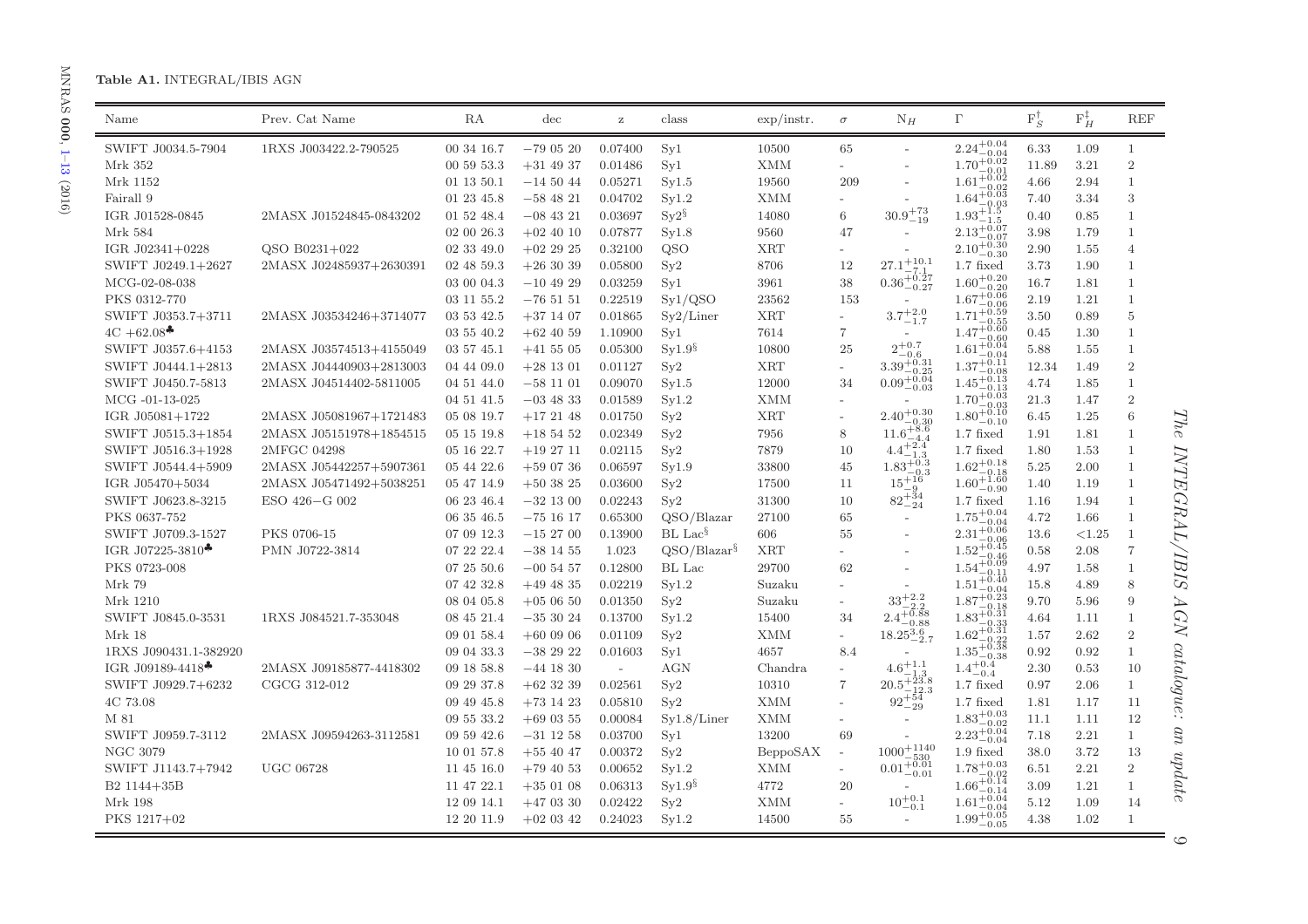| Table A1 |  | $- continued$ |
|----------|--|---------------|
|----------|--|---------------|

 $\equiv$ 

 $\overline{\phantom{0}}$  $\overline{ }$ ↘

| Name                                              | Prev. Cat Name           | RA         | $\mathrm{dec}$ | $\rm{z}$                 | class             | $\exp/\mathrm{instr}$ | $\sigma$                 | $N_H{}^{\star}$                           | $\Gamma$                                                       | $F_S^{\dagger}$ | $F_H^{\ddagger}$ | REF<br>ℶ     |
|---------------------------------------------------|--------------------------|------------|----------------|--------------------------|-------------------|-----------------------|--------------------------|-------------------------------------------|----------------------------------------------------------------|-----------------|------------------|--------------|
| PG 1218+305                                       |                          | 12 21 21.9 | $+30$ 10 37    | 0.18365                  | BL Lac            | <b>XMM</b>            | $\overline{a}$           |                                           | $2.61^{+0.02}_{-0.02}$                                         | 0.26            | 0.92             | 15           |
| PG 1222+216                                       |                          | 12 24 54.4 | $+21$ 22 46    | 0.43200                  | QSO/Blazar        | <b>XRT</b>            |                          |                                           | $2.12_{-0.04}^{+0.02}$                                         | 8.30            | 1.64             | 16           |
| IGR J12319-0749 <sup>+</sup>                      | 1RXS J123158.3-074705    | 12 31 57.7 | $-07$ 47 18    | 3.66800                  | QSO/Blazar        | ${\rm XRT}$           |                          |                                           | $^{2.12}$ -0.14<br>0.96 <sup>+0.33</sup>                       | 5.70            | 0.98             | 222<br>17    |
| Mrk 771                                           |                          | 12 32 03.6 | $+200929$      | 0.06301                  | Syl               | <b>XMM</b>            |                          |                                           | $2.14^{+0.03}_{-0.02}$                                         | 3.01            | 0.83             | 14           |
| XSS J12303-4232                                   | 1RXS J123212.3-421745    | 12 32 11.8 | $-42$ 17 52    | 0.10000                  | Syl.5             | <b>XRT</b>            |                          |                                           | $1.76 + 0.03$                                                  | 5.40            | 1.36             | U<br>18      |
| SWIFT J1238.6+0928                                | 2MASX J12384342+0927362  | 12 38 43.4 | $+09$ 27 37    | 0.08290                  | $S_y2$            | 16590                 | 37                       | $32.9\substack{+3.7\\ -2.7}$              | $1.76 - 0.04$<br>$2.3 + 0.17$<br>$2.3 - 0.16$                  | 0.92            | 0.58             | $\mathbf{1}$ |
| IGR J13107-5626*                                  | 2MASX J13103701-5626551  | 13 10 37.0 | $-562655$      | $\overline{\phantom{a}}$ | AGN/RG            | <b>XRT</b>            | $\overline{\phantom{a}}$ | $32.9-3.3-3.339.3+24.4-13.3$              | $1.8$ fixed                                                    | 1.10            | 1.02             | 19           |
| IGR J13133-1109                                   | PG 1310-108              | 13 13 05.8 | $-11$ 07 42    | 0.03427                  | Sv1               | 11400                 | 67                       |                                           | $1.87^{+0.10}_{-0.11}$                                         | 8.0             | 1.34             | 1            |
| <b>NGC 5100</b>                                   |                          | 13 20 58.6 | $+085855$      | 0.03190                  | Liner             | <b>XRT</b>            | $\sim$                   | $14.45^{+1.41}_{-1.44}$                   | $2.02\substack{+0.14 \\ -0.13}$                                | 4.35            | 1.38             | 14           |
| SWIFT J1344.7+1934                                | CGCG 102-048             | 13 44 15.6 | $+193400$      | 0.02706                  | Sy2/Liner         | 13330                 | 5                        | $24.6^{+15}_{-0}$<br>-9                   | $1.7$ fixed                                                    | 0.44            | 1.98             | $\mathbf{1}$ |
| IGR J13477-4210                                   | ESO 325-IG 022           | 13 48 15.2 | $-42$ 10 20    | 0.03860                  | Sy2               | 5045                  | 6                        | $6.25^{+5.3}_{-3.3}$                      | $1.7$ fixed                                                    | 1.19            | < 0.83           | 1            |
| PKS 1355-416                                      |                          | 13 59 00.2 | $-41$ 52 53    | 0.31300                  | Syl               | <b>XMM</b>            | $\overline{\phantom{a}}$ | $0.27^{+0.24}_{-0.18}$                    | $1.7$ fixed                                                    | 1.16            | 0.75             | 20           |
| SWIFT J1410.9-4229                                | 2MASX J14104482-4228325  | 14 10 44.8 | $-42$ 28 33    | 0.03394                  | $Sv2^{\S}$        | 22230                 | 28                       | $5.7^{+3.4}_{-3.1}$                       |                                                                | 2.07            | 1.02             | $\mathbf{1}$ |
| SWIFT J1417.7+2539                                | 1RXS J141756.8+254329    | 14 17 56.7 | $+25$ 43 26    | 0.23700                  | BL Lac            | 14600                 | 84                       |                                           | $\substack{1.57_{-0.13}^{+0.14} \\ 2.07_{-0.03}^{+0.03} }$     | 12.0            | 2.17             | $\mathbf{1}$ |
| <b>NGC 5674</b>                                   |                          | 14 33 52.2 | $+05$ 27 30    | 0.02493                  | Syl.9             | ${\rm XRT}$           | $\overline{\phantom{0}}$ | $11.2^{+6.1}_{-2.7}$                      | $2.14^{+0.06}_{-0.06}$<br>$-0.25$                              | 4.85            | 1.81             | 14           |
| SWIFT J1436.8-1615                                | 2MASX J14364961-1613410  | 14 36 49.6 | $-16$ 13 41    | 0.14454                  | Sey1/QSO          | 9400                  | 45                       | $\overline{\phantom{0}}$                  | $1.72^{+0.06}_{-0.02}$                                         | 7.19            | 2.00             | $\mathbf{1}$ |
| IGR J14488-4008 <sup><math>\clubsuit</math></sup> | WISE J144850.99-400845.6 | 14 48 51.0 | $-40$ 08 46    | 0.12300                  | Syl.2             | <b>XMM</b>            | $\overline{\phantom{a}}$ | $7.85^{+3.04}_{-2.37}$                    | $^{2}$ -0.06<br>1.71 <sup>+0.16</sup><br>1.71 <sup>+0.16</sup> | 5.27            | 0.75             | 21           |
| IGR J14492-5535 $\clubsuit$                       | CXO J144917.3-553544     | 14 49 17.3 | $-553545$      | $\sim$                   | AGN               | Chandra               | $\overline{\phantom{a}}$ | 12                                        | $1.8$ fixed                                                    | 3.10            | 1.81             | 22           |
| PKS 1451-375                                      |                          | 14 54 27.4 | $-37$ 47 33    | 0.31405                  | Syl.2             | 1643                  | 12.5                     | $\overline{\phantom{a}}$                  | $1.74^{+0.27}_{-0.27}$                                         | 3.18            | 0.98             | $\mathbf{1}$ |
| 1RXS J150101.7+223812                             |                          | 15 01 01.8 | $+22$ 38 06    | 0.23500                  | BL Lac            | BeppoSAX              |                          |                                           | $\frac{1.74 - 0.27}{2.62 + 0.23}$<br>$^{-0.12}$                | 0.70            | 3.69             | 23           |
| SWIFT J1508.6-4953                                | 1RXS J150839.0-495304    | 15 08 39.0 | $-495302$      | $\sim$                   | Blazar            | <b>XRT</b>            |                          |                                           | $+0.10$<br>1.41                                                | 2.80            | 0.96             | 24           |
| PKS 1510-089                                      |                          | 15 12 50.5 | $-090600$      | 0.36000                  | QSO/Blazar        | Suzaku                |                          |                                           | $1.37 + 0.01$                                                  | 6.31            | 3.85             | 25           |
| ESO 328-36                                        |                          | 15 14 47.2 | $-40$ 21 35    | 0.02370                  | Syl.8             | 10500                 | 15                       | $\overline{\phantom{a}}$                  | $1.77^{+0.21}_{-0.21}$                                         | 7.13            | 0.85             | $\mathbf{1}$ |
| IGR J15301-3840                                   | ESO 329- G 007           | 15 30 08.0 | $-383907$      | 0.01553                  | $\mathrm{Sy}2^\S$ | 3099                  | 9.8                      | $2.27^{+1.96}_{-1.22}$<br>$-1.36$         | $1.74 + 1.30$<br>-1.07                                         | 3.34            | 0.77             | $\mathbf{1}$ |
| $MCG-01-40-001$                                   |                          | 15 33 20.7 | $-08$ 42 02    | 0.02271                  | Sy2               | 21640                 | 45                       | $3.9^{+1.95}_{-1.83}$                     | $1.54^{+0.09}_{-0.09}$                                         | 4.27            | 1.77             | $\mathbf{1}$ |
| IGR J15359-5750 <sup><math>\clubsuit</math></sup> | CXO J153602.7-574853     | 15 36 02.8 | $-57$ 48 53    | $\overline{\phantom{a}}$ | <b>AGN</b>        | <b>XMM</b>            | $\overline{\phantom{a}}$ | $20.1_{-2.9}^{+2.5}$                      | $1.85^{+0.08}_{-0.27}$                                         | 4.97            | 2.06             | 26           |
| IGR J15415-5029 <sup><math>\clubsuit</math></sup> | <b>WKK 5204</b>          | 15 41 26.4 | $-502823$      | 0.03200                  | Sy2?              | Chandra               | $\overline{\phantom{a}}$ | <1.1                                      | $-0.43^{+0.68}_{-0.44}$                                        | 0.54            | 1.04             | 10           |
| IGR J16058-7253 (1)                               | <b>LEDA 259580</b>       | 16 06 06.9 | $-725242$      | 0.09000                  | Sy2               | 25200                 | 8                        | $37.9^{+10.9}_{-15.8}$                    | $1.75^{+1.55}_{-1.64}$                                         | 3.18            | 0.90             | $\mathbf{1}$ |
| IGR J16058-7253 (2)                               | LEDA 259433              | 16 05 23.2 | $-725356$      | 0.06900                  | Sy2?              | 25200                 | 15                       | $17.4^{+6}_{-5}$                          | $1.90^{+\overset{+}{0}.\overset{+04}{87}}$<br>$-0.49$          | 3.50            | 0.60             | $\mathbf{1}$ |
| Mrk 1498                                          |                          | 16 28 04.0 | $+51$ 46 31    | 0.05470                  | Syl.9             | Suzaku                | $\overline{\phantom{a}}$ | $58^{+11}_{-11}$                          | $1.80^{+\overset{3}{0}.\overset{43}{0}3}$                      | 9.00            | 5.09             | 27           |
| SWIFT J1630.5+3925                                | 2MASX J16303265+3923031  | 16 30 32.6 | $+39$ 23 03    | 0.03056                  | Sy2               | $\mathbf{XMM}$        |                          | $40^{+5}_{-7}$                            | $1.20^{+0.03}_{-0.3}$<br>$-0.4$                                | 1.25            | 1.59             | 29           |
| IGR J17111+3910                                   | 2MASX J17110531+3908488  | 17 11 05.3 | $+390849$      | $\sim$                   | <b>AGN</b>        | 4922                  | 16                       | $\overline{\phantom{a}}$                  | $1.96^{+0.17}_{-0.17}$                                         | 1.47            | 0.96             | $\mathbf{1}$ |
| IGR J17204-3554 $\clubsuit$                       |                          | 17 20 21.6 | $-35$ 54 32    | $\sim$                   | AGN               | <b>XRT</b>            | $\overline{\phantom{a}}$ | ${\bf 16^{+3}_{-3}}$                      | $1.6^{+0.4}_{-0.4}$                                            | 2.50            | 1.15             | 28           |
| Mrk 506                                           |                          | 17 22 39.9 | $+30\ 52\ 53$  | 0.04303                  | Syl.5             | <b>ASCA</b>           | $\overline{\phantom{a}}$ | < 0.05                                    | $1.93^{+0.07}_{-0.07}$<br>$-0.05$                              | 6.30            | 1.81             | 30           |
| SWIFT J1723.5+3630                                | 2MASX J17232321+3630097  | 17 23 23.2 | $+363010$      | 0.04000                  | Syl.5             | 8745                  | 40                       | $0.19^{+0.06}_{-0.06}$                    | $1.56^{+\overset{0}{0}.11}$<br>-0.11                           | 8.39            | 1.79             | $\mathbf{1}$ |
| PKS 1730-13                                       |                          | 17 33 02.7 | $-130450$      | 0.90200                  | OSO/Blazar        | 40800                 | 34                       | $0.19 - 0.05$<br>$0.87 + 0.09$<br>$-0.08$ | $+0.15$<br>$1.61^{+\cdots}_{-0.15}$                            | 1.46            | 1.30             | $\mathbf{1}$ |
|                                                   |                          |            |                |                          |                   |                       |                          |                                           |                                                                |                 |                  |              |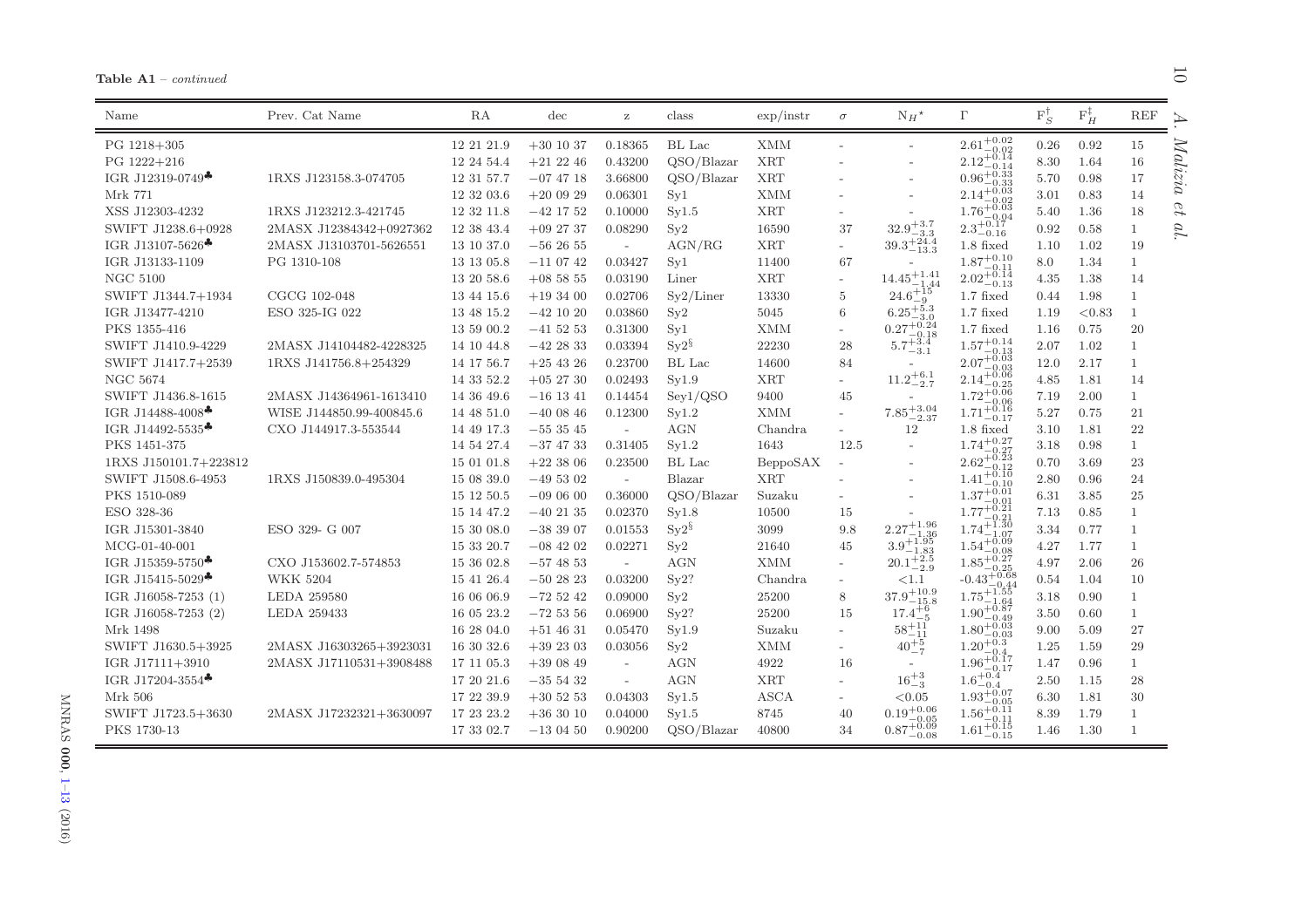# **Table A1** – *continued*

| Name                                              | Prev. Cat Name          | RA             | $\mathrm{dec}$ | $\mathbf{z}$             | class                | $\exp/\text{instr}$ | $\sigma$                 | $N_H{}^{\star}$                                                      | $\Gamma$                                                      | $F_S^{(\dagger)}$ | $\mathcal{F}_{H}^{(\ddag)}$ | <b>REF</b>     |
|---------------------------------------------------|-------------------------|----------------|----------------|--------------------------|----------------------|---------------------|--------------------------|----------------------------------------------------------------------|---------------------------------------------------------------|-------------------|-----------------------------|----------------|
| IGR J17348-2045*                                  | NVSS J173459-204533     | 17 34 59.1     | $-204534$      | 0.044                    | $Sy2^{\S}$           | <b>XMM</b>          | $\overline{\phantom{a}}$ | $17^{+7}_{-5}$                                                       | $1.5^{+0.8}_{-0.7}$                                           | 2.2               | 1.7                         | 31             |
| IGR J17379-5957                                   | ESO 139- G 012          | 17 37 39.1     | $-595627$      | 0.01702                  | Sy2                  | 17400               | 61                       |                                                                      | $1.80^{+0.07}_{-0.07}$<br>$-0.07$                             | 6.02              | 1.17                        |                |
| PKS 1741-03                                       |                         | 17 43 58.8     | $-035005$      | 1.05400                  | QSO/Blazar           | 19800               | 25                       |                                                                      | $1.35^{+0.19}_{-0.19}$                                        | 2.09              | 0.70                        | $\mathbf{1}$   |
| IGR J17448-3232 <sup>+</sup>                      | CXOU J174453.4-323254   | 17 44 55.0     | $-323200$      | 0.05500                  | Cluster/Blazar       | <b>XMM</b>          | $\overline{\phantom{a}}$ | $2.51^{+0.25}_{-\phantom{0}}$<br>$^{-0.23}_{+0.26}$                  | $1.35_{-0.18}^{+0.18}_{-0.09}$ $1.31_{-0.09}^{+0.09}_{-0.11}$ | 1.65              | 1.11                        | 32             |
| IGR J17488-2338*                                  |                         | 17 48 39.0     | $-233521$      | 0.24000                  | Sy1.5                | <b>XMM</b>          | $\overline{\phantom{a}}$ | $1.14^{+\circ}_{-0.23}$                                              |                                                               | 2.0               | 1.58                        | 33             |
| IGR J17520-6018 <sup>+</sup>                      | 2MASX J17515581-6019430 | $17\ 51\ 55.8$ | $-60$ 19 43    | 0.11200                  | Sy2                  | ${\rm XRT}$         |                          | 13                                                                   | $1.8$ fixed                                                   | 2.55              | 2.19                        | 34             |
| <b>NGC 6552</b>                                   |                         | 18 00 07.2     | $+663654$      | 0.02649                  | Sy2                  | <b>XMM</b>          |                          | $71 + 40$<br>$-10$                                                   | $\substack{2.85_{-0.13}^{+0.37} \\ 2.00_{-0.29}^{+0.19} }$    | 0.43              | 0.85                        | 35             |
| IGR J18078+1123                                   | 2MASX J18074992+1120494 | 18 07 49.9     | $+112049$      | 0.07800                  | Sv1.2                | 17200               | 52                       | $1.79^{+0.47}_{-0.42}$                                               |                                                               | 6.32              | 1.26                        | $\mathbf{1}$   |
| IGR J18129-0649 <sup>*</sup>                      | PMN J1812-0648          | 18 12 50.9     | $-06$ 48 24    | 0.77500                  | Sy1/QSO <sup>§</sup> | <b>XRT</b>          |                          |                                                                      | $1.44_{-0.43}^{+0.41}$                                        | 2.74              | 0.66                        | $\overline{7}$ |
| SWIFT J1821.6+5953                                | 2MASX J18212680+5955209 | 18 21 26.8     | $+59521$       | 0.0990                   | $S_y2$               | 10500               | 11                       | $7.65^{+3.7}_{-2.2}$                                                 | $1.7$ fixed                                                   | 1.49              | 1.41                        | $\mathbf{1}$   |
| IGR J18308+0928 <sup><math>\clubsuit</math></sup> | 2MASX J18305065+0928414 | 18 30 50.6     | $+092842$      | 0.01900                  | Sy2                  | 22720               | 24                       | $11.9^{+7.8}_{-2.2}$<br>$-6.5$                                       | $1.54^{+0.27}_{-0.24}$                                        | 1.30              | 1.32                        | 1              |
| Fairall 49                                        |                         | 18 36 58.3     | $-592409$      | 0.02002                  | Sy2                  | <b>XMM</b>          | $\overline{\phantom{a}}$ | $1.24_{-0.11}^{+0.08}$ $3.24_{-0.46}^{+0.57}$ $1.49_{-0.44}^{+0.62}$ | $2.06_{-0.03}^{+0.03}$                                        | 12.0              | 1.51                        | 36             |
| SWIFT J1845.4+7211                                | $CGCG$ 341-006          | 18 45 26.2     | $+72$ 11 02    | 0.04630                  | Sy2                  | 11290               | 18.5                     |                                                                      | $1.7$ fixed                                                   | 4.22              | 1.00                        | 1              |
| PBC J1850.7-1658                                  | PMN J1850-1655          | 18 50 51.6     | $-165558$      | $\sim$                   | AGN/RG               | 4295                | 10.5                     | $-0.44$                                                              | $1.7$ fixed                                                   | 2.19              | 1.28                        | $\mathbf{1}$   |
| IGR J18538-0102 <sup><math>\clubsuit</math></sup> | 2XMM J185348.4-010229   | 18 53 48.4     | $-01$ 02 30    | 0.14500                  | Sv1                  | <b>XMM</b>          | $\overline{\phantom{a}}$ | $0.41^{+0.1}_{-0.1}$                                                 | $1.56^{+0.08}_{-0.08}$                                        | 4.0               | 1.02                        | 26             |
| SWIFT J1933.9+3258                                | 2MASS J19334715+3254259 | 19 33 47.1     | $+325426$      | 0.0565                   | Sv1.2                | <b>XRT</b>          |                          | < 0.04                                                               | $2.08^{+0.05}_{-0.04}$                                        | 13.8              | 1.30                        | 18             |
| IGR J19443+2117 <sup>+</sup>                      | 2MASS J19435624+2118233 | 19 43 56.2     | $+21$ 18 23    | $\sim$                   | BL Lac?              | <b>XRT</b>          | $\overline{\phantom{a}}$ | $0.54^{+0.12}_{-0.13}_{-0.13}_{-0.04}$                               | $\substack{2.04_{-0.12}^{+0.12}\\1.93_{-0.10}^{+0.11}}$       | 18.3              | 1.00                        | 37             |
| 1ES 1959+650                                      |                         | 19 59 59.8     | $+650855$      | 0.04700                  | BL Lac               | <b>XRT</b>          |                          |                                                                      |                                                               | 91.7              | 1.57                        | 2              |
| SWIFT J2018.4-5539                                | PKS 2014-55             | 20 18 01.3     | $-553931$      | 0.06063                  | Sv2                  | 10800               | 13                       | $\frac{0.07 - 0.04}{31.4 + 11.6}$                                    | $1.7$ fixed                                                   | 4.01              | 3.64                        | $\mathbf{1}$   |
| IGR J20159+3713                                   | LEDA 101342             | 20 15 28.8     | $+37$ 11 00    | 0.857                    | $QSO/Blazar^{\S,a}$  | <b>XRT</b>          | $\overline{\phantom{a}}$ | $0.78^{+0.33}_{-0.29}$                                               | $1.66^{+0.22}_{-0.20}$                                        | $2-5$ (var)       | 1.11                        | 38             |
| <b>NGC 6926</b>                                   |                         | 20 33 06.1     | $-020139$      | 0.01961                  | Sy2                  | <b>XMM</b>          | $\overline{\phantom{0}}$ | 100                                                                  | $1.7$ fixed                                                   | 0.07              | 1.36                        | 39             |
| $4C + 21.55$                                      |                         | $20\ 33\ 32.0$ | $+21$ 46 22    | 0.17350                  | Sey1                 | 19800               | 75                       | $0.60^{+0.42}_{-0.02}$                                               | $1.68^{+0.50}_{-0.11}$                                        | 14.0              | 2.91                        | $\mathbf{1}$   |
| IGR J21178+5139 <sup><math>\clubsuit</math></sup> | 2MASX J21174741+5138523 | 21 17 47.2     | $+513854$      | $\overline{\phantom{a}}$ | AGN                  | <b>XRT</b>          | $\overline{\phantom{a}}$ | $2.11 + 1.52$<br>2.11 - 1.52                                         | 1.8 fixed                                                     | 2.1               | 1.81                        | 40             |
| <b>CTS 109</b>                                    |                         | 21 32 02.1     | $-33$ 42 54    | 0.02997                  | Syl.2                | <b>XMM</b>          | $\overline{\phantom{a}}$ |                                                                      | $1.55^{+0.02}_{-0.02}$                                        | 7.6               | 1.98                        | 41             |
| SWIFT J2156.2+1724                                | 2MASX J21561518+1722525 | 21 56 15.2     | $+172253$      | 0.03400                  | $Sv1.8^{\S}$         | 8456                | 9                        | $21.5^{+37.5}_{-9.83}\,$                                             | $1.7$ fixed                                                   | 1.77              | 2.00                        | 1              |
| <b>UGC 12040</b>                                  |                         | 22 27 05.8     | $+36$ 21 42    | 0.02133                  | Sy1.9                | 21340               | 17                       | < 8.3                                                                | $1.63^{+0.29}_{-0.19}$                                        | 0.86              | 2.62                        | 1              |
| <b>KAZ 320</b>                                    |                         | 22 59 32.9     | $+24506$       | 0.03450                  | NLSy1                | 7305                | 52                       |                                                                      | $1.91_{-0.05}^{+0.05}$                                        | 10.1              | 1.49                        | $\mathbf{1}$   |
| <b>NGC 7479</b>                                   |                         | 23 04 56.6     | $+12$ 19 22    | 0.00794                  | Sy1.9                | <b>XMM</b>          | $\overline{\phantom{a}}$ | $201_{\rule{0pt}{6pt}-122}^{\rule[-3pt]{0pt}{3pt}+493}$              | $1.9$ fixed                                                   | 0.33              | 1.40                        | 13             |
| RHS 61                                            |                         | 23 25 54.2     | $+215314$      | 0.12000                  | Syl                  | 3414                | 24                       |                                                                      | $1.86^{+0.11}_{-0.11}$                                        | 4.32              | 1.43                        | $\mathbf{1}$   |
| PKS 2325+093                                      |                         | 23 27 33.6     | $+094009$      | 1.84300                  | OSO/Blazar           | <b>XRT</b>          |                          |                                                                      | $1.11^{+0.17}_{-0.17}$                                        | 2.9               | 2.45                        | 42             |
| IGR J23558-1047 <sup>+</sup>                      | 1WGA J2355.9-1045       | 23 55 59.3     | $-104645$      | 1.10800                  | Sy1/QSO              | <b>XRT</b>          |                          |                                                                      | $1.97^{+0.80}_{-0.69}$                                        | 0.08              | 5.26                        | 43             |

The INTEGRAL/IBIS AGN catalogue: an update *The INTEGRAL/IBIS AGN catalogue: an update*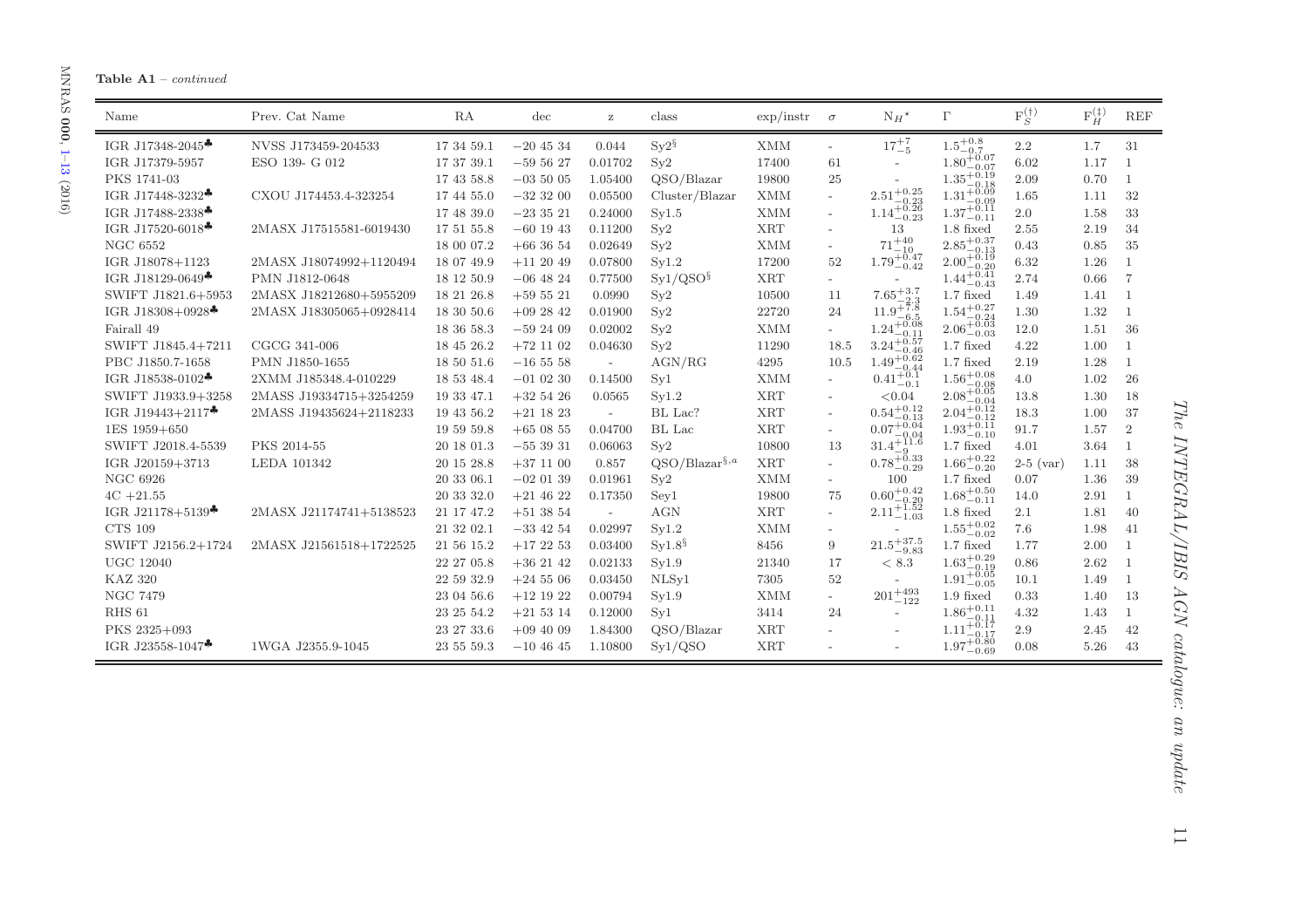**AGN CANDIDATES** 

| Name                                            | Prev. Cat Name        | RA         | dec         | Z                        | class    | $\exp/\text{instr}$      | $\sigma$                 | $N_H{}^{\star}$        |                                   | FУ                       | $F_{rr}^{(+)}$ | <b>REF</b> |
|-------------------------------------------------|-----------------------|------------|-------------|--------------------------|----------|--------------------------|--------------------------|------------------------|-----------------------------------|--------------------------|----------------|------------|
| IGR J02447+7046 $\bullet$                       | NVSS J024443+704946   | 02 44 23.7 | $+702905$   | $-$                      | cand     | 4488                     | 4.4                      | -                      | $1.7$ fixed                       | 0.18                     | 0.96           |            |
| IGR J02447+7046 <sup><math>\bullet</math></sup> |                       | 02 43 43.0 | $+705038$   | 0.30600                  | $Sv$ 1.2 | 4488                     | 4                        |                        | $1.7$ fixed                       | 0.13                     | 0.96           |            |
| RXS J112955.1-655542                            |                       | 11 29 55.1 | $-65542$    | $\overline{\phantom{0}}$ | cand     | $\overline{\phantom{0}}$ |                          |                        |                                   | $\overline{\phantom{a}}$ | 0.94           | -44        |
| IGR J14466-3352 $\bullet$                       | NVSS J144637-335234   | 14 46 37.4 | $-335234$   | $-$                      | cand     | XRT                      |                          |                        | $1.8$ fixed                       | 0.07                     | 0.79           | 45         |
| IGR J16413-4046 <sup><math>\bullet</math></sup> | CXOU J164119.4-404737 | 16 41 19.5 | $-40$ 47 38 | $\overline{\phantom{0}}$ | cand     | <b>XRT</b>               |                          | 10                     | $1.8$ fixed                       | 1.40                     | 1.45           | -46        |
| IGR J16560-4958 $\clubsuit$                     | CXOU J165551.9-495732 | 16 55 51.9 | $-495732$   | $\overline{\phantom{0}}$ | cand     | Chandra                  | $\overline{\phantom{0}}$ | $2.3^{+0.7}_{-0.4}$    | $2.2^{+0.5}_{-0.4}$               | 17.0                     | $1.10\,$       | -47        |
| AX J183039-1002 $\clubsuit$                     |                       | 18 30 38.3 | $-100025$   | $\overline{\phantom{0}}$ | cand     | Chandra                  | $\overline{\phantom{0}}$ | $11.4^{+3.8}_{-2.9}$   | $1.01_{-0.28}^{+0.57}$<br>$-0.38$ | 3.3                      | 0.73           | 48         |
| IGR J20569+4940 $\bullet$                       | MG4 J205647+4938      | 20 56 42.7 | $+494007$   | $-$                      | cand     | XRT                      | $\overline{\phantom{0}}$ | $0.53_{-0.16}^{+0.18}$ | $2.32^{+0.18}_{-0.17}$<br>$-0.17$ | 1.19                     | 0.83           | 49         |

(\*) : intrinsic column density in unit of  $10^{22}$  cm<sup>-2</sup>; <sup>(†)</sup>: 2-10 keV flux in units of  $10^{-12}$  erg cm<sup>-2</sup> s<sup>-1</sup>; <sup>(‡)</sup>: 20-100 keV flux in units of  $10^{-11}$  erg cm<sup>-2</sup> s<sup>-1</sup>. <sup>(X)</sup>: XMM data; <sup>(N)</sup>: NuSTAR data, <sup>(§</sup> fluxed comes from the AGN; [b]: two X-ray sources, 1 identified as a Sy 1.2 and 1 AGN candidate, are present in the IBIS error box;

References: (1): spectral analysis performed in this work; (2): ?; (3) ?; (4): ?; (5) ?; (6) ?; (6) ?; (7) ?; (8) ?; (9): ?; (10): ?; (11): ?; (12): ?; (13): ?; (14): ?; (15): ?;  $(16): 7; (17): 7; (18): 7; (19): 7; (20): 7; (21): 7; (22): 7; (23): 7; (24): 7; (25): 7; (26): 7; (27): 7; (28): 7; (29): 7; (30): 7; (31): 7; (32): 7; (33): 7; (34): 7; (35): 7; (36): 7; (37): 7; (38): 7; (39): 7; (39): 7; (30): 7; (31): 7; (32): 7; (33): 7; (34): 7; (35): 7; (36$  $\hat{?}$ ; (37):  $\hat{?}$ ; (38):  $\hat{?}$ ; (39)  $\hat{?}$ ; (40):  $\hat{?}$ ; (41):  $\hat{?}$ ; (42):  $\hat{?}$ ; (43):  $\hat{?}$ ; (44):  $\hat{?}$ ; (45):  $\hat{?}$ ; (46):  $\hat{?}$ ; (46):  $\hat{?}$ ; (47):  $\hat{?}$ ; (48):  $\hat{?}$ ; (49):  $\hat{?}$ .